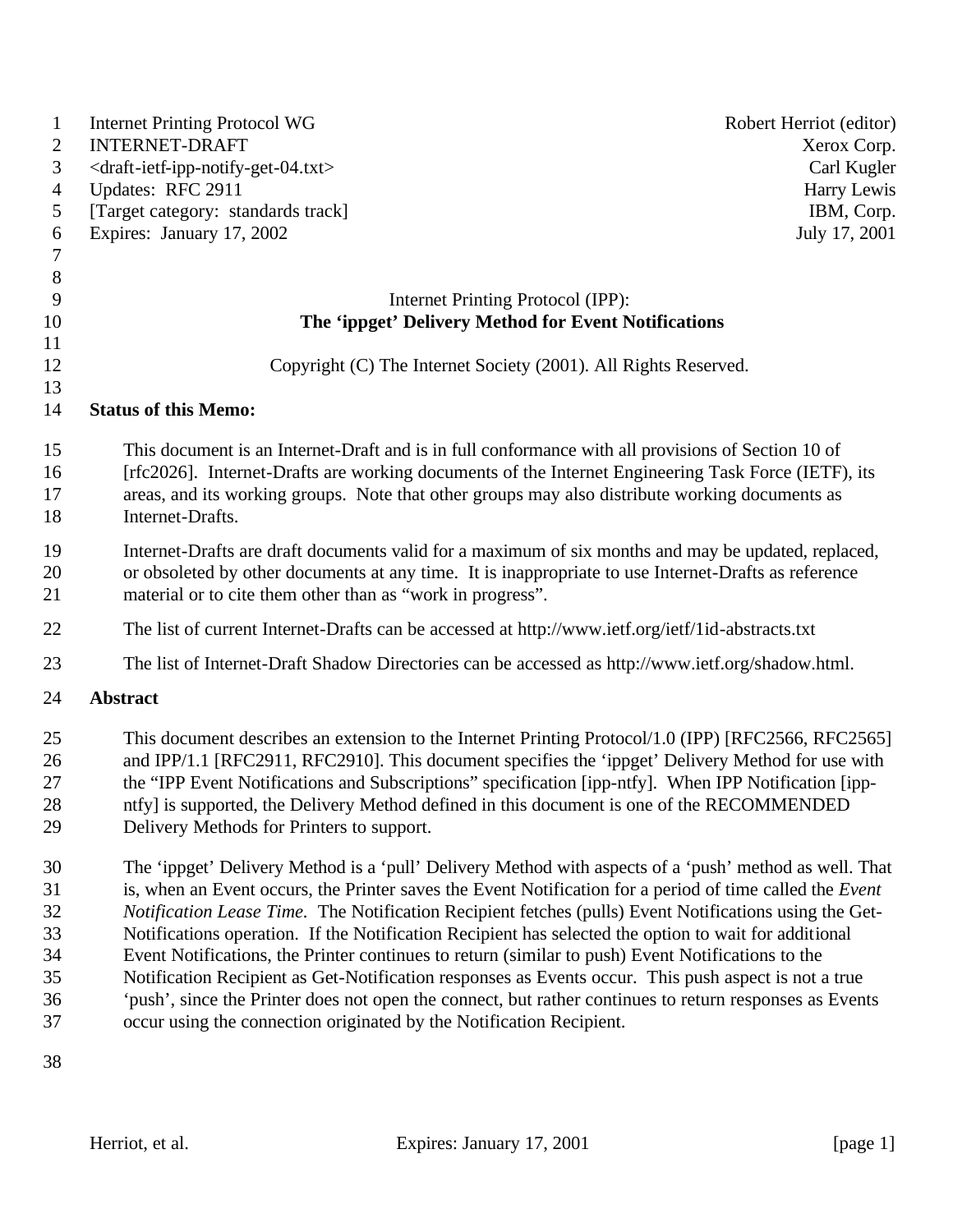38

| <b>Table of Contents</b><br>39 |  |  |
|--------------------------------|--|--|
| 40                             |  |  |
| 41                             |  |  |
| 42                             |  |  |
| 43                             |  |  |
| 44                             |  |  |
| 45                             |  |  |
| 46                             |  |  |
| 47                             |  |  |
| 48                             |  |  |
| 49                             |  |  |
| 50                             |  |  |
| 51                             |  |  |
| 52                             |  |  |
| 53                             |  |  |
| 54                             |  |  |
| 55                             |  |  |
| 56                             |  |  |
| 57                             |  |  |
| 58                             |  |  |
| 59                             |  |  |
| 60                             |  |  |
| 61                             |  |  |
| 62                             |  |  |
| 63                             |  |  |
| 64                             |  |  |
| 65                             |  |  |
| 66                             |  |  |
| 67                             |  |  |
| 68                             |  |  |
| 69                             |  |  |
| 70                             |  |  |
|                                |  |  |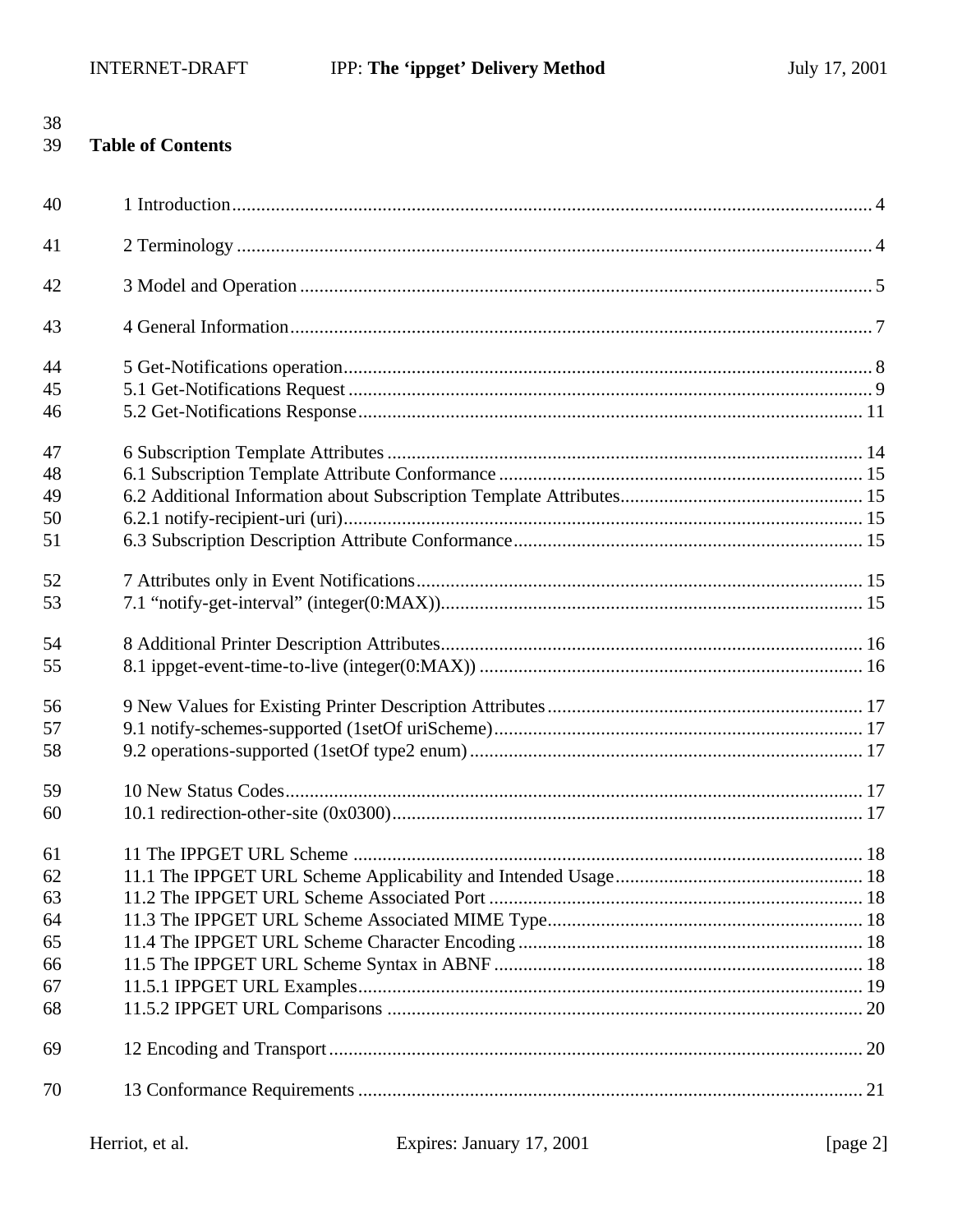| 71       |  |
|----------|--|
| 72       |  |
| 73       |  |
| 74       |  |
| 75       |  |
| 76       |  |
| 77       |  |
| 78       |  |
| 79       |  |
| 80       |  |
| 81       |  |
| 82       |  |
| 83       |  |
| 84       |  |
| 85<br>86 |  |

## **Table of Tables**

| 88 |                                                                                            |  |
|----|--------------------------------------------------------------------------------------------|--|
| 89 |                                                                                            |  |
| 90 | Table 3 – Additional Attributes in Event Notification Content for Job Events14             |  |
| 91 | Table 4 – Combinations of Events and Subscribed Events for "job-impressions-completed"  14 |  |
| 92 | Table 5 – Additional Attributes in Event Notification Content for Printer Events14         |  |
| 93 |                                                                                            |  |
| 94 |                                                                                            |  |
| 95 |                                                                                            |  |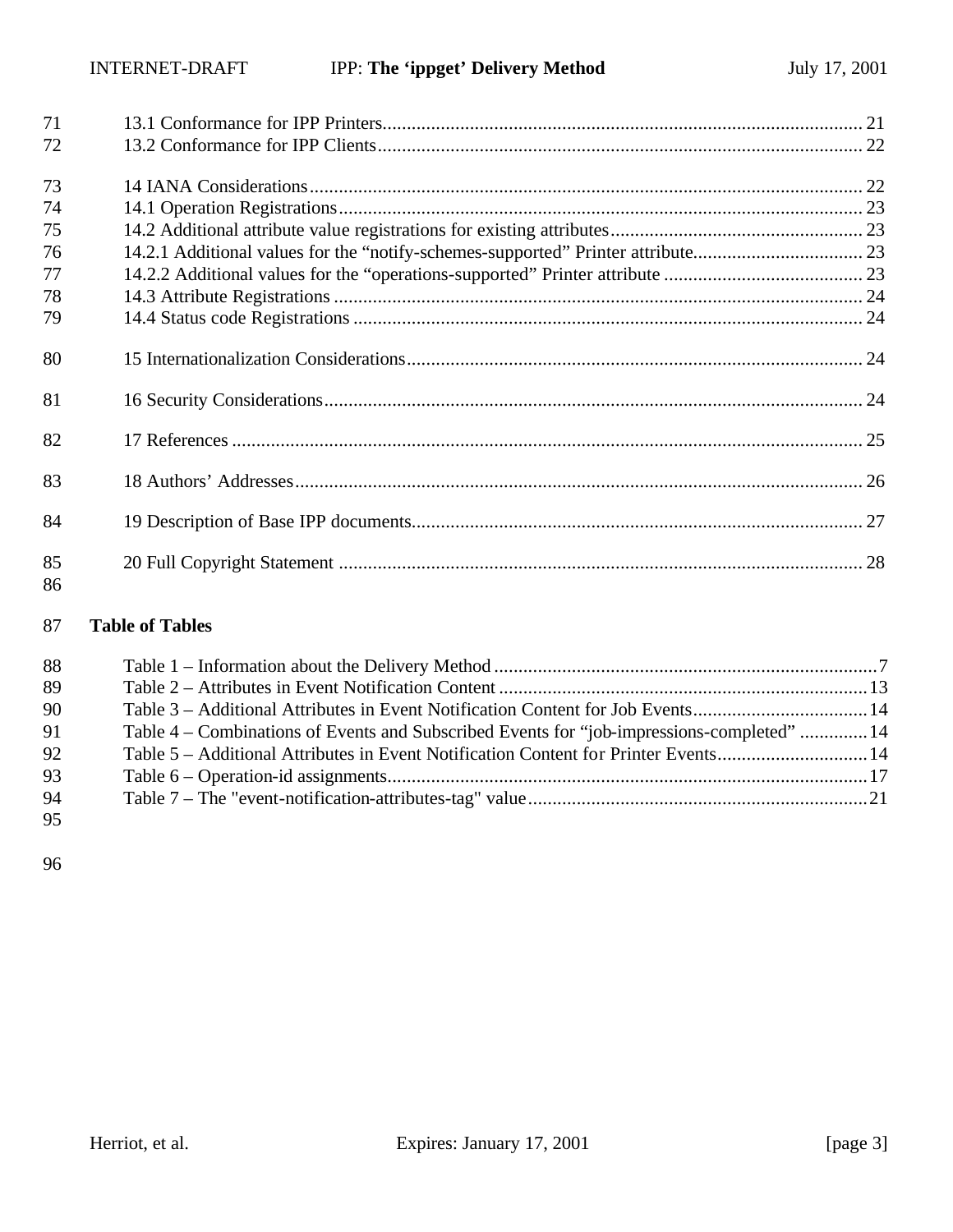## **1 Introduction**

 The "IPP Event Notifications and Subscriptions" document [ipp-ntfy] defines an OPTIONAL extension to Internet Printing Protocol/1.0 (IPP) [RFC2566, RFC2565] and IPP/1.1 [RFC2911, RFC2910]. For a description of the base IPP documents, see section 19. The [ipp-ntfy] extension defines operations that a client can perform in order to create *Subscription Objects* in a Printer and carry out other operations on them. A Subscription Object represents a Subscription abstraction. A client associates Subscription Objects with a particular Job by performing the Create-Job-Subscriptions operation or by submitting a Job with subscription information. A client associates Subscription Objects with the Printer by performing a Create-Printer-Subscriptions operation. Four other operations are defined for Subscription Objects: Get-Subscriptions-Attributes, Get-Subscriptions, Renew-Subscription, and Cancel-Subscription. The Subscription Object specifies that when one of the specified *Events* occurs, the Printer sends an asynchronous *Event Notification* to the specified *Notification Recipient* via the specified *Delivery Method* (i.e., protocol).

 The "IPP Event Notifications and Subscriptions" document [ipp-ntfy] specifies that each Delivery Method is defined in another document. This document is one such document, and it specifies the 'ippget' delivery method. When IPP Notification [ipp-ntfy] is supported, the Delivery Method defined in this document is one of the RECOMMENDED Delivery Methods for Printers to support.

 The 'ippget' Delivery Method is a 'pull' Delivery Method with aspects of a 'push' method as well. That is, when an Event occurs, the Printer saves the Event Notification for a period of time called the *Event Notification Lease Time.* The Notification Recipient fetches (pulls) the Event Notifications using the Get-Notifications operation. This operation causes the Printer to return all Event Notifications held for the Notification Recipient. If the Notification Recipient has selected the option to wait for additional Event Notifications, the Printer continues to return (similar to push) Event Notifications to the Notification Recipient as Get-Notification responses as Events occur. This push aspect is not a true

- 'push', since the Printer does not open the connect, but rather continues to return responses as Events
- occur using the connection originated by the Notification Recipient.

# **2 Terminology**

- This section defines the following terms that are used throughout this document:
- This document uses the same terminology as [RFC2911], such as "client", "Printer", "Job", "attribute", "attribute value", "keyword", "operation", "request", "response", and "support".
- Capitalized terms, such as **MUST, MUST NOT, REQUIRED, SHOULD, SHOULD NOT, MAY,**
- 127 **NEED NOT, and <b>OPTIONAL**, have special meaning relating to conformance as defined in RFC 2119 [RFC2119] and [RFC2911] section 12.1. If an implementation supports the extension defined in this document, then these terms apply; otherwise, they do not. These terms define conformance to *this*
- *document only*; they do not affect conformance to other documents, unless explicitly stated otherwise.
- **Event Notification Lease:** The lease that is associated with an Event Notification. When the lease expires, the Printer discards the associated Event Notification.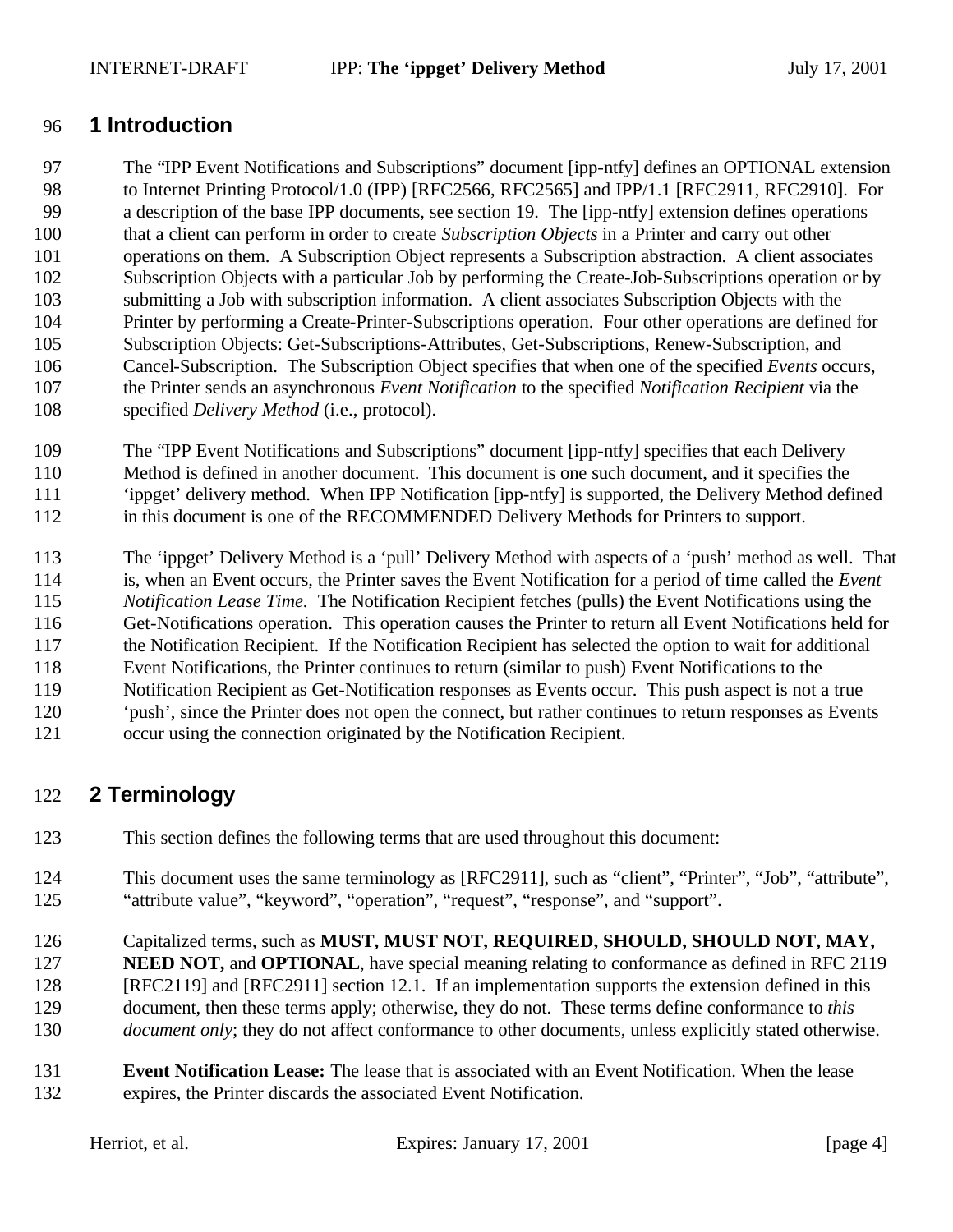- **Event Notification Lease Time:** The expiration time assigned to a lease that is associated with an Event Notification.
- **Event Notification Attributes Group:** The attributes group in a response that contains attributes that are part of an Event Notification.
- **Event Wait Mode:** The mode requested by a Notification Recipient client in its Get-Notifications Request and granted by a Printer to keep the connection open where the Printer sends subsequent Event Notifications to the Notification Recipient as they occur as additional Get-Notification Responses.
- Other capitalized terms, such as Notification Recipient, Event Notification, Compound Event
- Notification, Printer, etc., are defined in [ipp-ntfy], have the same meanings, and are not reproduced
- here.
- 

## **3 Model and Operation**

 In a Subscription Creation Operation, when the value of the "notify-recipient-uri" attribute has the scheme 'ippget', the client is requesting that the Printer use the 'ippget' Delivery Method for the Event Notifications associated with the new Subscription Object. The client SHOULD choose a value for the address part of the "notify-recipient-uri" attribute that uniquely identifies the Notification Recipient.

 When an Event occurs, the Printer MUST generate an Event Notification and MUST assign it the Event Notification Lease Time. The Printer MUST hold an Event Notification for its assigned Event Notification Lease Time. The Printer MUST assign the same Event Notification Lease Time to each Event Notification.

- When a Notification Recipient wants to receive Event Notifications, it performs the Get-Notifications operation, which causes the Printer to return all un-expired Event Notifications held for the Notification Recipient. If the Notification Recipient has selected the Event Wait Mode option to wait for additional Event Notifications, the response to the Get-Notifications request continues indefinitely as the Printer continues to send Event Notifications in the response as Events occur. For the Get-Notification operation, the Printer sends only those Event Notifications that are generated from Subscription Objects whose "notify-recipient-uri" attribute value equals the value of the "notify-recipient-uri" Operation Attribute in the Get-Notifications operation.
- If a Notification Recipient performs the Get-Notifications operation twice in quick succession, it will receive nearly the same Event Notification both times because most of the Event Notifications are those that the Printer saves for a few seconds after the Event occurs. There are two possible differences. Some old Event Notifications may not be present in the second response because their Event Notification Leases have expired. Some new Event Notifications may be present in the second response but not the first response, because they occurred after the first response.
- When the Notification Recipient requests Event Notifications for per-Job Subscription Objects, the Notification Recipient typically performs the Get-Notifications operation within a second of performing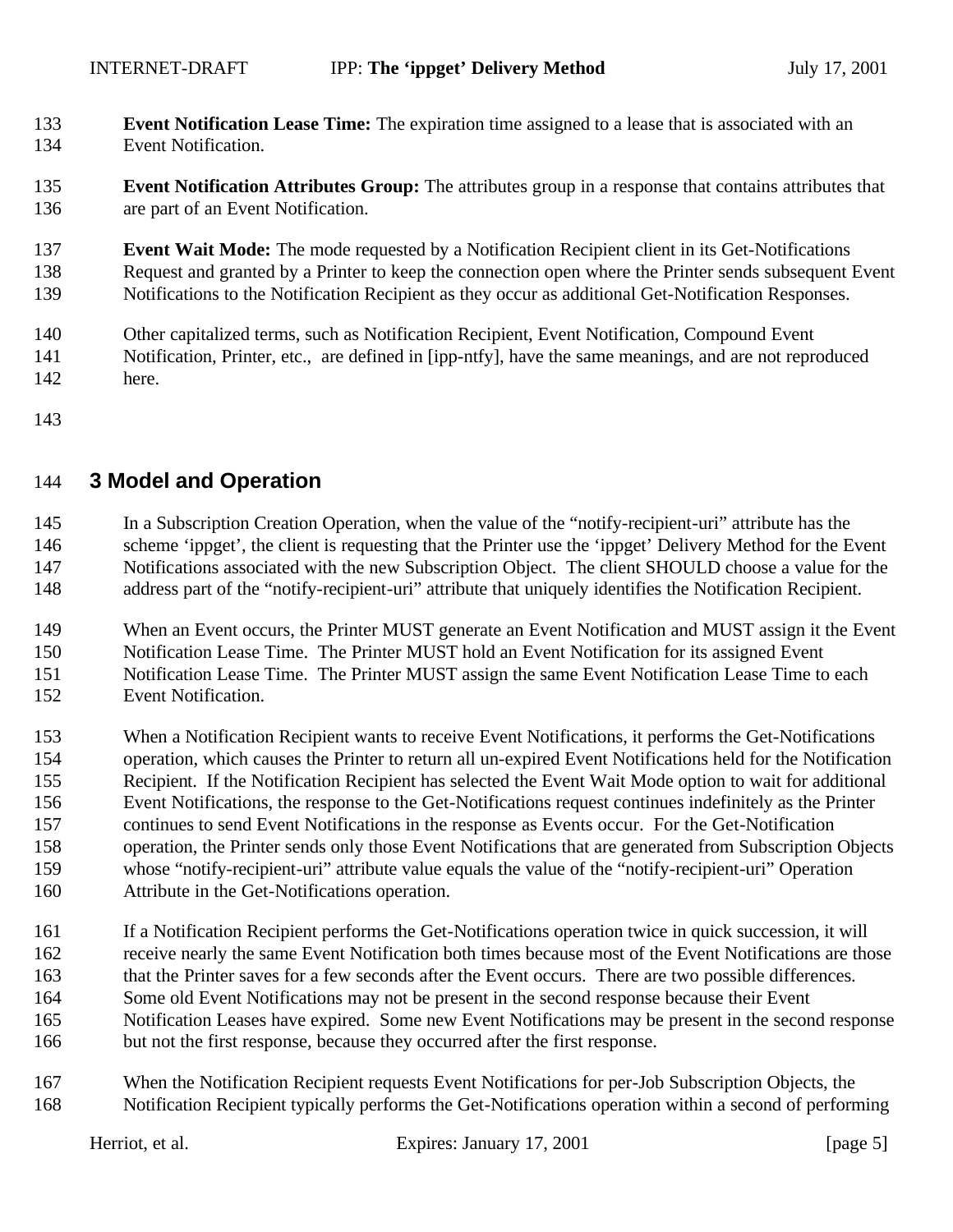- 169 the Subscription Creation operation. Because the Printer is likely to save Event Notifications for
- 170 several seconds, the Notification Recipient is unlikely to miss any Event Notifications that occur 171 between the Subscription Creation and the Get-Notifications operation.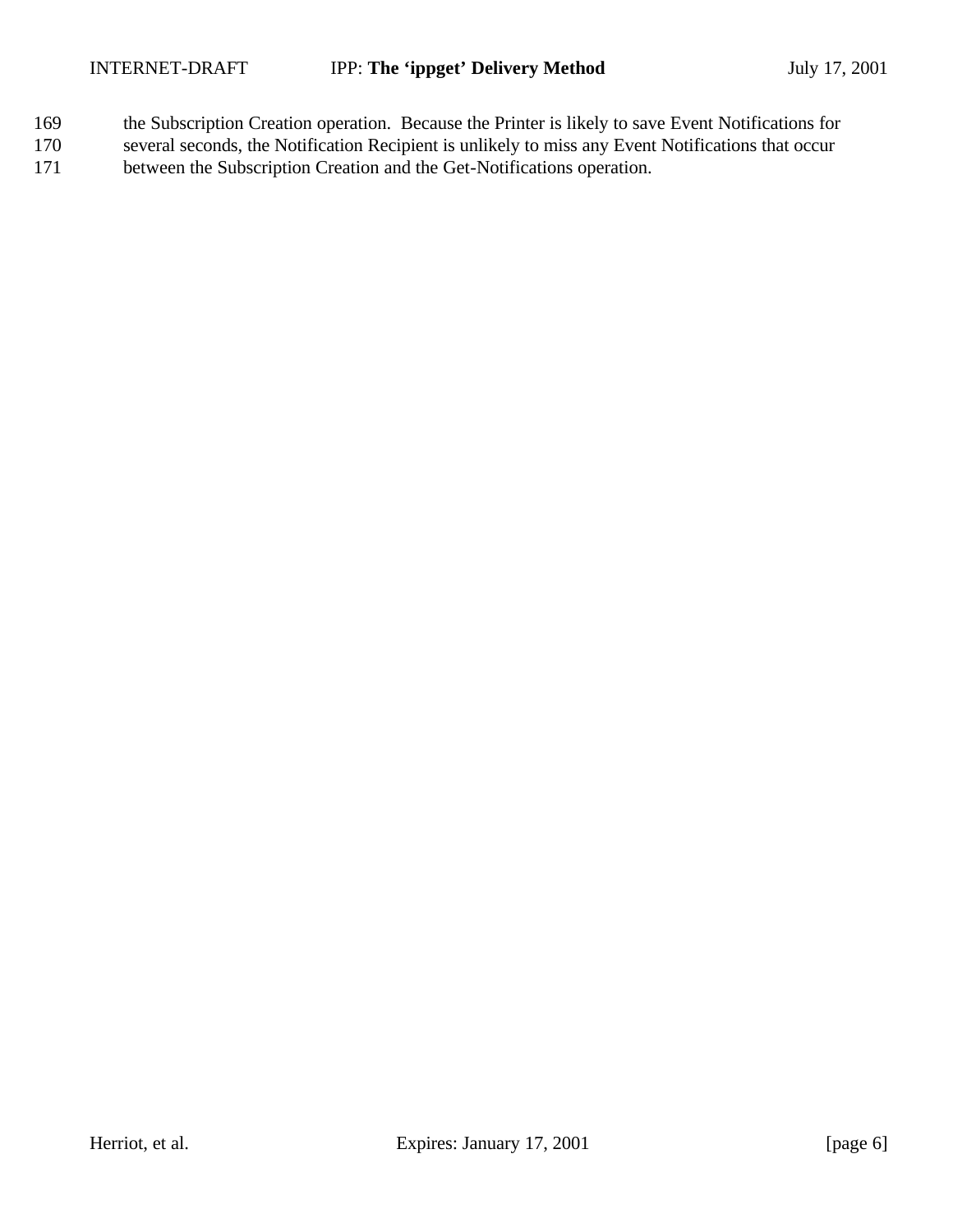## INTERNET-DRAFT **IPP:** The 'ippget' Delivery Method July 17, 2001

# 172 **4 General Information**

- 173 If a Printer supports this Delivery Method, the following are its characteristics.
- 

## 174 **Table 1 – Information about the Delivery Method**

|                  | Document Method Conformance Requirement                                                                                                                                                                                                                                                                                                                                                                                                                     | Delivery Method Realization                                                                                                           |
|------------------|-------------------------------------------------------------------------------------------------------------------------------------------------------------------------------------------------------------------------------------------------------------------------------------------------------------------------------------------------------------------------------------------------------------------------------------------------------------|---------------------------------------------------------------------------------------------------------------------------------------|
| 1.               | What is the URL scheme name for the Delivery Method?                                                                                                                                                                                                                                                                                                                                                                                                        | ippget                                                                                                                                |
| 2.               | Is the Delivery Method REQUIRED, RECOMMENDED or<br>OPTIONAL for an IPP Printer to support?                                                                                                                                                                                                                                                                                                                                                                  | <b>RECOMMENDED</b>                                                                                                                    |
| 3.               | What transport and delivery protocols does the Printer use to<br>deliver the Event Notification Content, i.e., what is the entire<br>network stack?                                                                                                                                                                                                                                                                                                         | IPP with one new operation.                                                                                                           |
| $\overline{4}$ . | Can several Event Notifications be combined into a<br><b>Compound Event Notification?</b>                                                                                                                                                                                                                                                                                                                                                                   | Yes.                                                                                                                                  |
| 5.               | Is the Delivery Method initiated by the Notification Recipient<br>(pull), or by the Printer (push)?                                                                                                                                                                                                                                                                                                                                                         | This Delivery Method is a pull<br>method with aspects of a push<br>method, though the Printer<br>does not initiate the<br>connection. |
| 6.               | Is the Event Notification content Machine Consumable or<br>Human Consumable?                                                                                                                                                                                                                                                                                                                                                                                | <b>Machine Consumable</b>                                                                                                             |
| 7.               | What section in this document answers the following<br>question? For a Machine Consumable Event Notification,<br>what is the representation and encoding of values defined in<br>section 9.1 of [ipp-ntfy] and the conformance requirements<br>thereof? For a Human Consumable Event Notification, what is<br>the representation and encoding of pieces of information<br>defined in section 9.2 of [ipp-ntfy] and the conformance<br>requirements thereof? | Section 5                                                                                                                             |
| 8.               | What are the latency and reliability of the transport and<br>delivery protocol?                                                                                                                                                                                                                                                                                                                                                                             | Same as IPP and the<br>underlying HTTP transport                                                                                      |
| 9.               | What are the security aspects of the transport and delivery<br>protocol, e.g., how it is handled in firewalls?                                                                                                                                                                                                                                                                                                                                              | Same as IPP and the<br>underlying HTTP transport                                                                                      |
| 10.              | What are the content length restrictions?                                                                                                                                                                                                                                                                                                                                                                                                                   | None                                                                                                                                  |
| 11.              | What are the additional values or pieces of information that a<br>Printer sends in an Event Notification content and the<br>conformance requirements thereof?                                                                                                                                                                                                                                                                                               | None                                                                                                                                  |
| 12.              | What are the additional Subscription Template and/or<br>Subscription Description attributes and the conformance<br>requirements thereof?                                                                                                                                                                                                                                                                                                                    | None                                                                                                                                  |
| 13.              | What are the additional Printer Description attributes and the<br>conformance requirements thereof?                                                                                                                                                                                                                                                                                                                                                         | None                                                                                                                                  |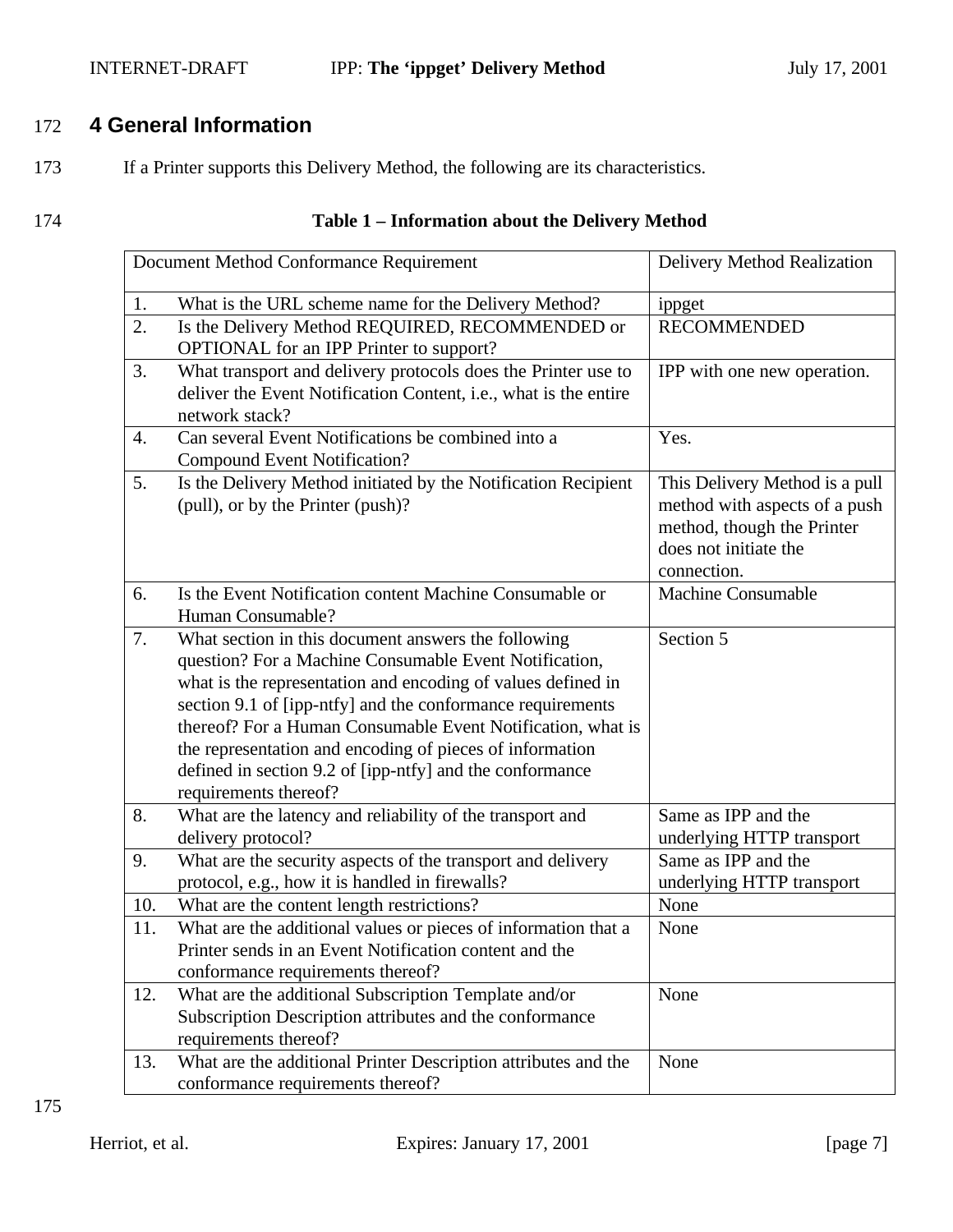## **5 Get-Notifications operation**

- This operation is issued by a client acting in the role of a Notification Recipient and causes the Printer to return all Event Notifications held for the Notification Recipient.
- A Printer MUST support this operation.
- When a Printer performs this operation, it MUST return all and only those Event Notifications:
- 1. Whose associated Subscription Object's "notify-subscription-id" attribute equals the "notify-subscription-id" Operation attribute if supplied AND
- 2. Whose associated Subscription Object's "notify-recipient-uri" attribute equals the "notify-recipient-uri" Operation attribute AND
- 3. Whose associated Subscription Object's "notify-recipient-uri" attribute matches the scheme value of 'ippget' using the matching rules in section 11.5.2 AND
- 4. Whose Event Notification Lease Time has not yet expired AND
- 5. Where the Notification Recipient is the owner of or has read-access rights to the associated Subscription Object.
- The Printer has the following options for responding to a Get-Notifications Request:
- 191 1. The Printer can reject the request and return the 'server-error-busy' status code, if the Printer is too busy to accept this operation at this time. In this case, the Printer MUST return the "get-notify-interval" attribute to indicate when the client should try again.
- 2. If the Notification Recipient did not request Event Wait Mode, the Printer MUST respond to this operation immediately with whatever Event Notifications it currently holds and return the "notify-get-interval" attribute with number of seconds from now at which the Notification Recipient MAY repeat the Get-Notifications Request to get future Event Notifications.
- 3. If the Notification Recipient requested Event Wait Mode, the Printer MUST respond to this operation immediately with whatever Event Notifications it currently holds MUST continue to send Event Notifications as they occur until all of the associated Subscription Objects are cancelled. A Subscription Object is cancelled either via the Cancel-Subscription operation or by 202 the Printer (e.g., the Subscription Object is cancelled when the associated Job completes and is no longer in the Job Retention or Job History phase - see the "ippget-event-time-to-live (integer(0:MAX))" attribute discussion in section 8.1). However, the Printer MAY decide to terminate Event Wait Mode at any time, including in the first response. In this case the Printer MUST return an additional Event Notification Attributes Group that contains the single "notify- get-interval" attribute. This attribute indicates that the Printer wishes to leave Event Wait Mode and the number of seconds in the future that the Notification Recipient SHOULD try the Get-Notifications operation again. The Notification Recipient MUST accept this response and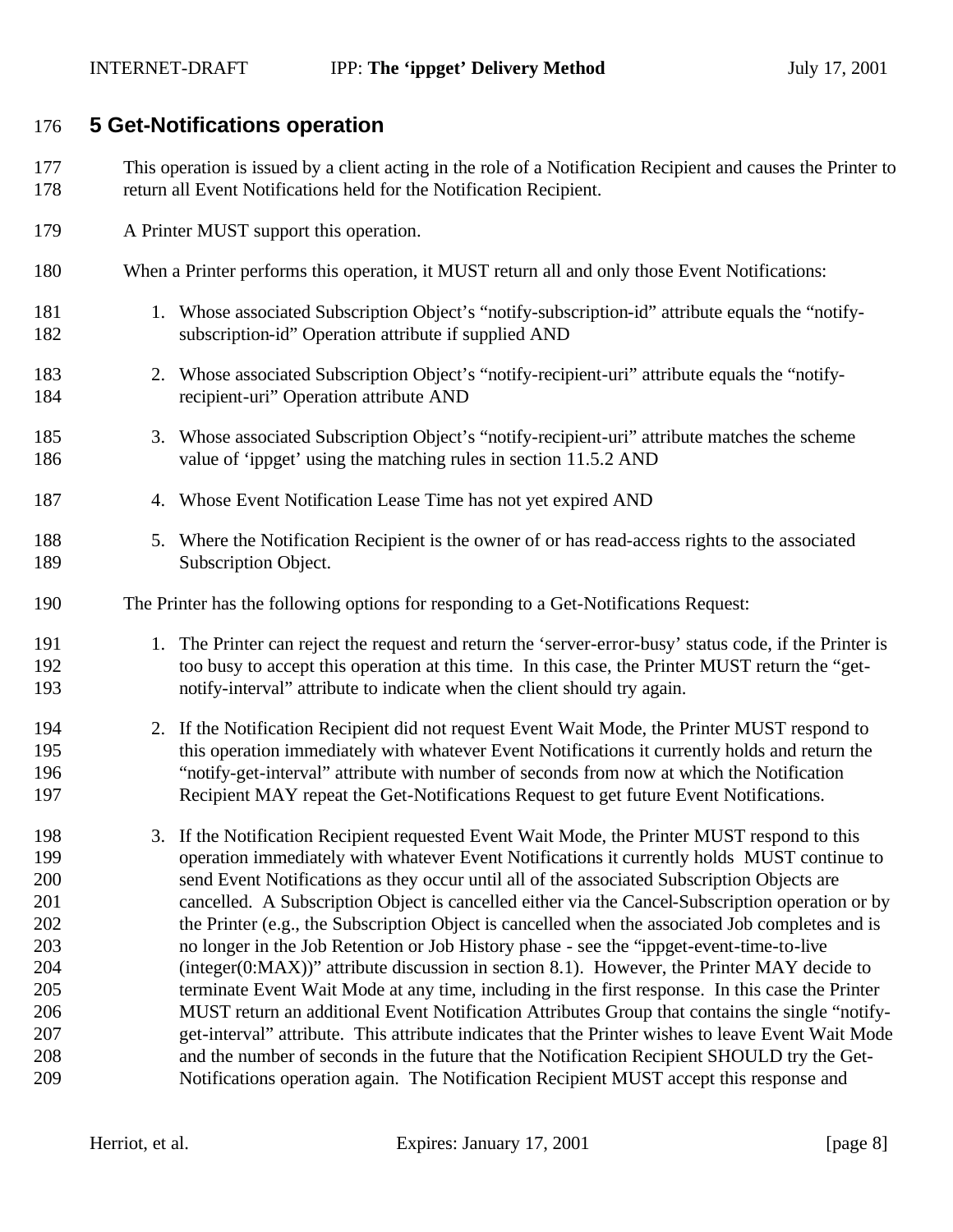- MUST disconnect. If the Notification Recipient does not disconnect, the Printer SHOULD do so.
- If the Notification Recipient wishes to terminate the Get-Notifications operation, it can close the connection. See section 12 for the encoding and transport rules for the Get-Notifications Response for 214 the Event Wait Mode.
- The Printer MUST accept the request in any state (see [RFC2911] "printer-state" and "printer-state-reasons" attributes) and MUST remain in the same state with the same "printer-state-reasons" values.

 *Access Rights:* If the policy of the Printer is to allow all users to access all Event Notifications, then the Printer MUST accept this operation from any user. Otherwise, the authenticated user (see [RFC2911]

- section 8.3) performing this operation MUST either be the owner of each Subscription Object identified
- by the "notify-recipient-uri" Operation attribute (as determined during a Subscription Creation
- Operation) or an operator or administrator of the Printer (see [RFC2911] Sections 1 and 8.5).
- Otherwise, the IPP object MUST reject the operation and return: 'client-error-forbidden', 'client-error-not-authenticated', or 'client-error-not-authorized' status code as appropriate.

### **5.1 Get-Notifications Request**

 The following groups of attributes are part of the Get-Notifications Request: Group 1: Operation Attributes Natural Language and Character Set: The "attributes-charset" and "attributes-natural-language" attributes as described in [RFC2911] section 3.1.4.1. Target: The "printer-uri" (uri) operation attribute which is the target for this operation as described in [RFC2911] section 3.1.5. Requesting User Name: 236 The "requesting-user-name" (name(MAX)) attribute SHOULD be supplied by the client as described in [RFC2911] section 8.3. "notify-subscription-id" (integer(1:MAX)): The client SHOULD supply this attribute, if known, and the client is only monitoring a single Subscription object. The Printer object MUST support this attribute. If supplied, but no Subscription Object exists with this identifier, the Printer MUST return the 'client-error-not- found' status code. If supplied and the identified Subscription Object exists, the Printer MUST check that the Subscription Object's "notify-recipients-uri" attribute scheme is 'ippget' (case insensitive- match - see section 11.5.2). If the scheme does not match 'ippget', the Printer MUST reject the request and return the 'client-error-uri-scheme-not-supported' status code.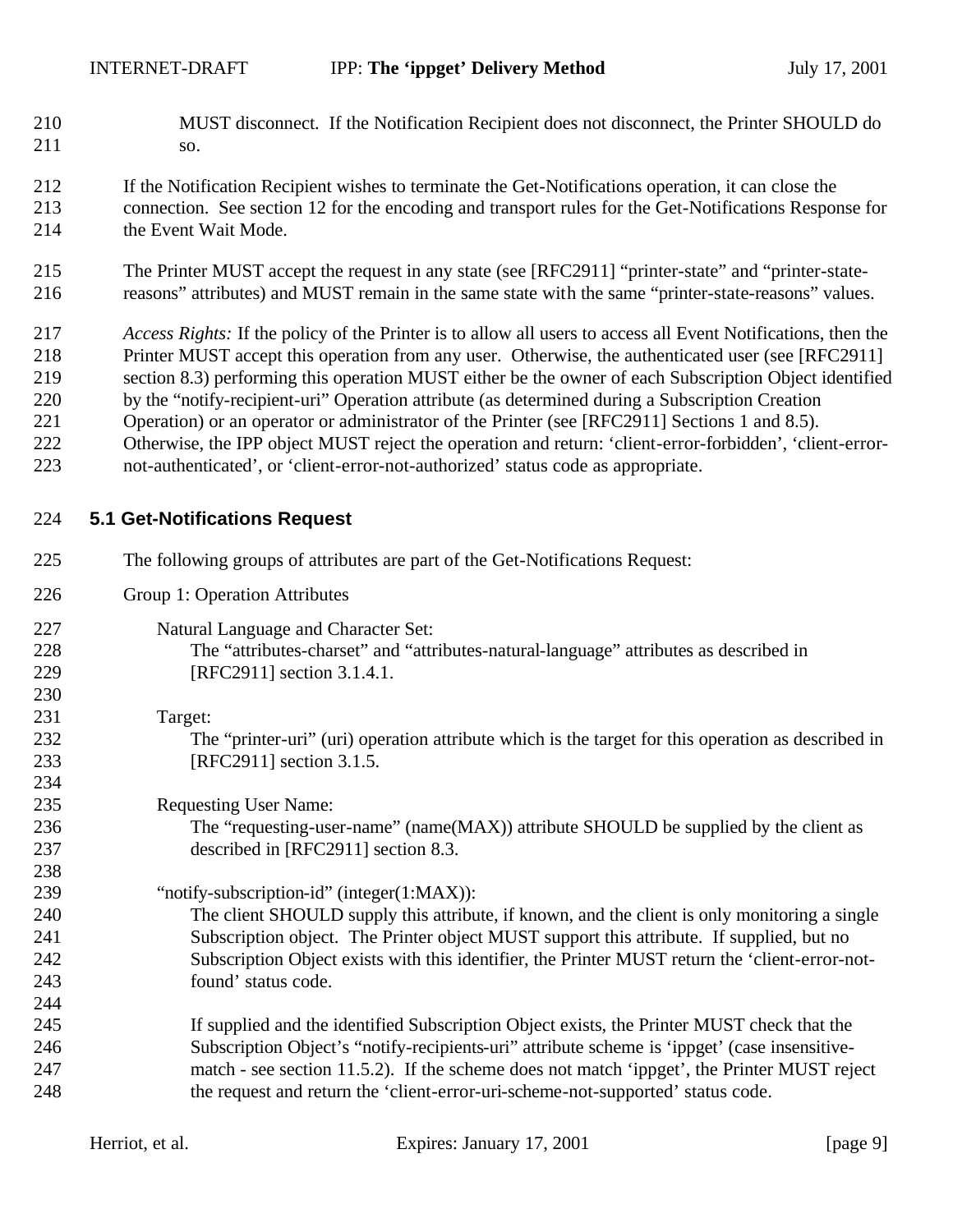| Note: If Notification Recipients supplies this attribute, if known, then the Event Notifications<br>will be sent in time stamp order since only one Subscription object is involved (see "Event"<br>Notification Ordering" requirements in [ipp-ntfy] section 9). Supplying this attribute also<br>253<br>reduces the Event processing time on the Printer since the Printer doesn't have to search all of<br>254<br>the Subscription Objects in order to match the "notify-recipient-uri" operation attribute (see<br>255<br>next attribute).<br>256<br>257<br>"notify-recipient-uri" (uri(255)):<br>258<br>The client MAY supply this attribute whether or not it also supplies the "notify-subscription-<br>id" operation attribute. The Printer object MUST support this attribute. If the client supplies<br>259<br>neither the "notify-subscription-id" nor the "notify-recipient-uri", the Printer MUST reject the<br>260<br>261<br>request and return the 'client-error-bad-request' status code.<br>262<br>263<br>If the supplied scheme is not ippget (case insensitive-match - see section 11.5.2), the Printer<br>264<br>MUST reject the request and return the 'client-error-uri-scheme-not-supported' status code.<br>265<br>266<br>If the client also supplied the "notify-subscription-id" attribute, then the value of this attribute<br>MUST match the "notify-recipient-uri" Subscription Description attribute for the identified<br>267<br>Subscription object. If they do not match, the Printer MUST return the 'client-error-not-<br>268<br>found' status code.<br>269<br>270<br>271<br>If the client did not supply the "notify-subscription-id" operation attribute, the Printer matches<br>272<br>the value of this "notify-recipient-uri" attribute against the value of the "notify-recipient-uri"<br>Subscription Description attribute in each Subscription Object in the Printer using the URI<br>273<br>matching rules specified in section 11.5.2. If there are no matches, the IPP Printer MUST<br>274<br>return the 'client-error-not-found' status code.<br>275<br>276<br>277<br>The value of this attribute is defined to be shorter $(255 \text{ octets})$ than the 'uri' attribute syntax<br>278<br>(1023 octets) in [RFC2911], since this uri is used for identification, not for locating a network<br>279<br>resource.<br>280<br>The [ipp-ntfy] specification REQUIRES that Subscription Object's "notify-recipient-uri"<br>281<br>282<br>attribute be returned in any operation with the identical representation as supplied by the<br>283<br>original Subscribing Client in the Subscription Creation Request. Therefore the Printer<br>implementation MUST use other means to perform the URI match than changing the<br>284<br>285<br>Subscription Object's original "notify-recipient-uri" value to a canonical form.<br>286<br>287<br>Note: this attribute allows a subscribing client to pick URLs that are unique, e.g. the client's<br>288<br>own URL or a friend's URL, which in both cases is likely the URL of the person's host. An<br>289<br>application could make a URL unique for each application. | 249 |  |
|------------------------------------------------------------------------------------------------------------------------------------------------------------------------------------------------------------------------------------------------------------------------------------------------------------------------------------------------------------------------------------------------------------------------------------------------------------------------------------------------------------------------------------------------------------------------------------------------------------------------------------------------------------------------------------------------------------------------------------------------------------------------------------------------------------------------------------------------------------------------------------------------------------------------------------------------------------------------------------------------------------------------------------------------------------------------------------------------------------------------------------------------------------------------------------------------------------------------------------------------------------------------------------------------------------------------------------------------------------------------------------------------------------------------------------------------------------------------------------------------------------------------------------------------------------------------------------------------------------------------------------------------------------------------------------------------------------------------------------------------------------------------------------------------------------------------------------------------------------------------------------------------------------------------------------------------------------------------------------------------------------------------------------------------------------------------------------------------------------------------------------------------------------------------------------------------------------------------------------------------------------------------------------------------------------------------------------------------------------------------------------------------------------------------------------------------------------------------------------------------------------------------------------------------------------------------------------------------------------------------------------------------------------------------------------------------------------------------------------------------------------------------------------------------------------------------------------------------------------------------------------------------------------------------------------------------------------------------------------------------------------------------------------------------------------------------------------------------------------------------------------------------------------------|-----|--|
|                                                                                                                                                                                                                                                                                                                                                                                                                                                                                                                                                                                                                                                                                                                                                                                                                                                                                                                                                                                                                                                                                                                                                                                                                                                                                                                                                                                                                                                                                                                                                                                                                                                                                                                                                                                                                                                                                                                                                                                                                                                                                                                                                                                                                                                                                                                                                                                                                                                                                                                                                                                                                                                                                                                                                                                                                                                                                                                                                                                                                                                                                                                                                                  | 250 |  |
|                                                                                                                                                                                                                                                                                                                                                                                                                                                                                                                                                                                                                                                                                                                                                                                                                                                                                                                                                                                                                                                                                                                                                                                                                                                                                                                                                                                                                                                                                                                                                                                                                                                                                                                                                                                                                                                                                                                                                                                                                                                                                                                                                                                                                                                                                                                                                                                                                                                                                                                                                                                                                                                                                                                                                                                                                                                                                                                                                                                                                                                                                                                                                                  | 251 |  |
|                                                                                                                                                                                                                                                                                                                                                                                                                                                                                                                                                                                                                                                                                                                                                                                                                                                                                                                                                                                                                                                                                                                                                                                                                                                                                                                                                                                                                                                                                                                                                                                                                                                                                                                                                                                                                                                                                                                                                                                                                                                                                                                                                                                                                                                                                                                                                                                                                                                                                                                                                                                                                                                                                                                                                                                                                                                                                                                                                                                                                                                                                                                                                                  | 252 |  |
|                                                                                                                                                                                                                                                                                                                                                                                                                                                                                                                                                                                                                                                                                                                                                                                                                                                                                                                                                                                                                                                                                                                                                                                                                                                                                                                                                                                                                                                                                                                                                                                                                                                                                                                                                                                                                                                                                                                                                                                                                                                                                                                                                                                                                                                                                                                                                                                                                                                                                                                                                                                                                                                                                                                                                                                                                                                                                                                                                                                                                                                                                                                                                                  |     |  |
|                                                                                                                                                                                                                                                                                                                                                                                                                                                                                                                                                                                                                                                                                                                                                                                                                                                                                                                                                                                                                                                                                                                                                                                                                                                                                                                                                                                                                                                                                                                                                                                                                                                                                                                                                                                                                                                                                                                                                                                                                                                                                                                                                                                                                                                                                                                                                                                                                                                                                                                                                                                                                                                                                                                                                                                                                                                                                                                                                                                                                                                                                                                                                                  |     |  |
|                                                                                                                                                                                                                                                                                                                                                                                                                                                                                                                                                                                                                                                                                                                                                                                                                                                                                                                                                                                                                                                                                                                                                                                                                                                                                                                                                                                                                                                                                                                                                                                                                                                                                                                                                                                                                                                                                                                                                                                                                                                                                                                                                                                                                                                                                                                                                                                                                                                                                                                                                                                                                                                                                                                                                                                                                                                                                                                                                                                                                                                                                                                                                                  |     |  |
|                                                                                                                                                                                                                                                                                                                                                                                                                                                                                                                                                                                                                                                                                                                                                                                                                                                                                                                                                                                                                                                                                                                                                                                                                                                                                                                                                                                                                                                                                                                                                                                                                                                                                                                                                                                                                                                                                                                                                                                                                                                                                                                                                                                                                                                                                                                                                                                                                                                                                                                                                                                                                                                                                                                                                                                                                                                                                                                                                                                                                                                                                                                                                                  |     |  |
|                                                                                                                                                                                                                                                                                                                                                                                                                                                                                                                                                                                                                                                                                                                                                                                                                                                                                                                                                                                                                                                                                                                                                                                                                                                                                                                                                                                                                                                                                                                                                                                                                                                                                                                                                                                                                                                                                                                                                                                                                                                                                                                                                                                                                                                                                                                                                                                                                                                                                                                                                                                                                                                                                                                                                                                                                                                                                                                                                                                                                                                                                                                                                                  |     |  |
|                                                                                                                                                                                                                                                                                                                                                                                                                                                                                                                                                                                                                                                                                                                                                                                                                                                                                                                                                                                                                                                                                                                                                                                                                                                                                                                                                                                                                                                                                                                                                                                                                                                                                                                                                                                                                                                                                                                                                                                                                                                                                                                                                                                                                                                                                                                                                                                                                                                                                                                                                                                                                                                                                                                                                                                                                                                                                                                                                                                                                                                                                                                                                                  |     |  |
|                                                                                                                                                                                                                                                                                                                                                                                                                                                                                                                                                                                                                                                                                                                                                                                                                                                                                                                                                                                                                                                                                                                                                                                                                                                                                                                                                                                                                                                                                                                                                                                                                                                                                                                                                                                                                                                                                                                                                                                                                                                                                                                                                                                                                                                                                                                                                                                                                                                                                                                                                                                                                                                                                                                                                                                                                                                                                                                                                                                                                                                                                                                                                                  |     |  |
|                                                                                                                                                                                                                                                                                                                                                                                                                                                                                                                                                                                                                                                                                                                                                                                                                                                                                                                                                                                                                                                                                                                                                                                                                                                                                                                                                                                                                                                                                                                                                                                                                                                                                                                                                                                                                                                                                                                                                                                                                                                                                                                                                                                                                                                                                                                                                                                                                                                                                                                                                                                                                                                                                                                                                                                                                                                                                                                                                                                                                                                                                                                                                                  |     |  |
|                                                                                                                                                                                                                                                                                                                                                                                                                                                                                                                                                                                                                                                                                                                                                                                                                                                                                                                                                                                                                                                                                                                                                                                                                                                                                                                                                                                                                                                                                                                                                                                                                                                                                                                                                                                                                                                                                                                                                                                                                                                                                                                                                                                                                                                                                                                                                                                                                                                                                                                                                                                                                                                                                                                                                                                                                                                                                                                                                                                                                                                                                                                                                                  |     |  |
|                                                                                                                                                                                                                                                                                                                                                                                                                                                                                                                                                                                                                                                                                                                                                                                                                                                                                                                                                                                                                                                                                                                                                                                                                                                                                                                                                                                                                                                                                                                                                                                                                                                                                                                                                                                                                                                                                                                                                                                                                                                                                                                                                                                                                                                                                                                                                                                                                                                                                                                                                                                                                                                                                                                                                                                                                                                                                                                                                                                                                                                                                                                                                                  |     |  |
|                                                                                                                                                                                                                                                                                                                                                                                                                                                                                                                                                                                                                                                                                                                                                                                                                                                                                                                                                                                                                                                                                                                                                                                                                                                                                                                                                                                                                                                                                                                                                                                                                                                                                                                                                                                                                                                                                                                                                                                                                                                                                                                                                                                                                                                                                                                                                                                                                                                                                                                                                                                                                                                                                                                                                                                                                                                                                                                                                                                                                                                                                                                                                                  |     |  |
|                                                                                                                                                                                                                                                                                                                                                                                                                                                                                                                                                                                                                                                                                                                                                                                                                                                                                                                                                                                                                                                                                                                                                                                                                                                                                                                                                                                                                                                                                                                                                                                                                                                                                                                                                                                                                                                                                                                                                                                                                                                                                                                                                                                                                                                                                                                                                                                                                                                                                                                                                                                                                                                                                                                                                                                                                                                                                                                                                                                                                                                                                                                                                                  |     |  |
|                                                                                                                                                                                                                                                                                                                                                                                                                                                                                                                                                                                                                                                                                                                                                                                                                                                                                                                                                                                                                                                                                                                                                                                                                                                                                                                                                                                                                                                                                                                                                                                                                                                                                                                                                                                                                                                                                                                                                                                                                                                                                                                                                                                                                                                                                                                                                                                                                                                                                                                                                                                                                                                                                                                                                                                                                                                                                                                                                                                                                                                                                                                                                                  |     |  |
|                                                                                                                                                                                                                                                                                                                                                                                                                                                                                                                                                                                                                                                                                                                                                                                                                                                                                                                                                                                                                                                                                                                                                                                                                                                                                                                                                                                                                                                                                                                                                                                                                                                                                                                                                                                                                                                                                                                                                                                                                                                                                                                                                                                                                                                                                                                                                                                                                                                                                                                                                                                                                                                                                                                                                                                                                                                                                                                                                                                                                                                                                                                                                                  |     |  |
|                                                                                                                                                                                                                                                                                                                                                                                                                                                                                                                                                                                                                                                                                                                                                                                                                                                                                                                                                                                                                                                                                                                                                                                                                                                                                                                                                                                                                                                                                                                                                                                                                                                                                                                                                                                                                                                                                                                                                                                                                                                                                                                                                                                                                                                                                                                                                                                                                                                                                                                                                                                                                                                                                                                                                                                                                                                                                                                                                                                                                                                                                                                                                                  |     |  |
|                                                                                                                                                                                                                                                                                                                                                                                                                                                                                                                                                                                                                                                                                                                                                                                                                                                                                                                                                                                                                                                                                                                                                                                                                                                                                                                                                                                                                                                                                                                                                                                                                                                                                                                                                                                                                                                                                                                                                                                                                                                                                                                                                                                                                                                                                                                                                                                                                                                                                                                                                                                                                                                                                                                                                                                                                                                                                                                                                                                                                                                                                                                                                                  |     |  |
|                                                                                                                                                                                                                                                                                                                                                                                                                                                                                                                                                                                                                                                                                                                                                                                                                                                                                                                                                                                                                                                                                                                                                                                                                                                                                                                                                                                                                                                                                                                                                                                                                                                                                                                                                                                                                                                                                                                                                                                                                                                                                                                                                                                                                                                                                                                                                                                                                                                                                                                                                                                                                                                                                                                                                                                                                                                                                                                                                                                                                                                                                                                                                                  |     |  |
|                                                                                                                                                                                                                                                                                                                                                                                                                                                                                                                                                                                                                                                                                                                                                                                                                                                                                                                                                                                                                                                                                                                                                                                                                                                                                                                                                                                                                                                                                                                                                                                                                                                                                                                                                                                                                                                                                                                                                                                                                                                                                                                                                                                                                                                                                                                                                                                                                                                                                                                                                                                                                                                                                                                                                                                                                                                                                                                                                                                                                                                                                                                                                                  |     |  |
|                                                                                                                                                                                                                                                                                                                                                                                                                                                                                                                                                                                                                                                                                                                                                                                                                                                                                                                                                                                                                                                                                                                                                                                                                                                                                                                                                                                                                                                                                                                                                                                                                                                                                                                                                                                                                                                                                                                                                                                                                                                                                                                                                                                                                                                                                                                                                                                                                                                                                                                                                                                                                                                                                                                                                                                                                                                                                                                                                                                                                                                                                                                                                                  |     |  |
|                                                                                                                                                                                                                                                                                                                                                                                                                                                                                                                                                                                                                                                                                                                                                                                                                                                                                                                                                                                                                                                                                                                                                                                                                                                                                                                                                                                                                                                                                                                                                                                                                                                                                                                                                                                                                                                                                                                                                                                                                                                                                                                                                                                                                                                                                                                                                                                                                                                                                                                                                                                                                                                                                                                                                                                                                                                                                                                                                                                                                                                                                                                                                                  |     |  |
|                                                                                                                                                                                                                                                                                                                                                                                                                                                                                                                                                                                                                                                                                                                                                                                                                                                                                                                                                                                                                                                                                                                                                                                                                                                                                                                                                                                                                                                                                                                                                                                                                                                                                                                                                                                                                                                                                                                                                                                                                                                                                                                                                                                                                                                                                                                                                                                                                                                                                                                                                                                                                                                                                                                                                                                                                                                                                                                                                                                                                                                                                                                                                                  |     |  |
|                                                                                                                                                                                                                                                                                                                                                                                                                                                                                                                                                                                                                                                                                                                                                                                                                                                                                                                                                                                                                                                                                                                                                                                                                                                                                                                                                                                                                                                                                                                                                                                                                                                                                                                                                                                                                                                                                                                                                                                                                                                                                                                                                                                                                                                                                                                                                                                                                                                                                                                                                                                                                                                                                                                                                                                                                                                                                                                                                                                                                                                                                                                                                                  |     |  |
|                                                                                                                                                                                                                                                                                                                                                                                                                                                                                                                                                                                                                                                                                                                                                                                                                                                                                                                                                                                                                                                                                                                                                                                                                                                                                                                                                                                                                                                                                                                                                                                                                                                                                                                                                                                                                                                                                                                                                                                                                                                                                                                                                                                                                                                                                                                                                                                                                                                                                                                                                                                                                                                                                                                                                                                                                                                                                                                                                                                                                                                                                                                                                                  |     |  |
|                                                                                                                                                                                                                                                                                                                                                                                                                                                                                                                                                                                                                                                                                                                                                                                                                                                                                                                                                                                                                                                                                                                                                                                                                                                                                                                                                                                                                                                                                                                                                                                                                                                                                                                                                                                                                                                                                                                                                                                                                                                                                                                                                                                                                                                                                                                                                                                                                                                                                                                                                                                                                                                                                                                                                                                                                                                                                                                                                                                                                                                                                                                                                                  |     |  |
|                                                                                                                                                                                                                                                                                                                                                                                                                                                                                                                                                                                                                                                                                                                                                                                                                                                                                                                                                                                                                                                                                                                                                                                                                                                                                                                                                                                                                                                                                                                                                                                                                                                                                                                                                                                                                                                                                                                                                                                                                                                                                                                                                                                                                                                                                                                                                                                                                                                                                                                                                                                                                                                                                                                                                                                                                                                                                                                                                                                                                                                                                                                                                                  |     |  |
|                                                                                                                                                                                                                                                                                                                                                                                                                                                                                                                                                                                                                                                                                                                                                                                                                                                                                                                                                                                                                                                                                                                                                                                                                                                                                                                                                                                                                                                                                                                                                                                                                                                                                                                                                                                                                                                                                                                                                                                                                                                                                                                                                                                                                                                                                                                                                                                                                                                                                                                                                                                                                                                                                                                                                                                                                                                                                                                                                                                                                                                                                                                                                                  |     |  |
|                                                                                                                                                                                                                                                                                                                                                                                                                                                                                                                                                                                                                                                                                                                                                                                                                                                                                                                                                                                                                                                                                                                                                                                                                                                                                                                                                                                                                                                                                                                                                                                                                                                                                                                                                                                                                                                                                                                                                                                                                                                                                                                                                                                                                                                                                                                                                                                                                                                                                                                                                                                                                                                                                                                                                                                                                                                                                                                                                                                                                                                                                                                                                                  |     |  |
|                                                                                                                                                                                                                                                                                                                                                                                                                                                                                                                                                                                                                                                                                                                                                                                                                                                                                                                                                                                                                                                                                                                                                                                                                                                                                                                                                                                                                                                                                                                                                                                                                                                                                                                                                                                                                                                                                                                                                                                                                                                                                                                                                                                                                                                                                                                                                                                                                                                                                                                                                                                                                                                                                                                                                                                                                                                                                                                                                                                                                                                                                                                                                                  |     |  |
|                                                                                                                                                                                                                                                                                                                                                                                                                                                                                                                                                                                                                                                                                                                                                                                                                                                                                                                                                                                                                                                                                                                                                                                                                                                                                                                                                                                                                                                                                                                                                                                                                                                                                                                                                                                                                                                                                                                                                                                                                                                                                                                                                                                                                                                                                                                                                                                                                                                                                                                                                                                                                                                                                                                                                                                                                                                                                                                                                                                                                                                                                                                                                                  |     |  |
|                                                                                                                                                                                                                                                                                                                                                                                                                                                                                                                                                                                                                                                                                                                                                                                                                                                                                                                                                                                                                                                                                                                                                                                                                                                                                                                                                                                                                                                                                                                                                                                                                                                                                                                                                                                                                                                                                                                                                                                                                                                                                                                                                                                                                                                                                                                                                                                                                                                                                                                                                                                                                                                                                                                                                                                                                                                                                                                                                                                                                                                                                                                                                                  |     |  |
|                                                                                                                                                                                                                                                                                                                                                                                                                                                                                                                                                                                                                                                                                                                                                                                                                                                                                                                                                                                                                                                                                                                                                                                                                                                                                                                                                                                                                                                                                                                                                                                                                                                                                                                                                                                                                                                                                                                                                                                                                                                                                                                                                                                                                                                                                                                                                                                                                                                                                                                                                                                                                                                                                                                                                                                                                                                                                                                                                                                                                                                                                                                                                                  |     |  |
|                                                                                                                                                                                                                                                                                                                                                                                                                                                                                                                                                                                                                                                                                                                                                                                                                                                                                                                                                                                                                                                                                                                                                                                                                                                                                                                                                                                                                                                                                                                                                                                                                                                                                                                                                                                                                                                                                                                                                                                                                                                                                                                                                                                                                                                                                                                                                                                                                                                                                                                                                                                                                                                                                                                                                                                                                                                                                                                                                                                                                                                                                                                                                                  |     |  |
|                                                                                                                                                                                                                                                                                                                                                                                                                                                                                                                                                                                                                                                                                                                                                                                                                                                                                                                                                                                                                                                                                                                                                                                                                                                                                                                                                                                                                                                                                                                                                                                                                                                                                                                                                                                                                                                                                                                                                                                                                                                                                                                                                                                                                                                                                                                                                                                                                                                                                                                                                                                                                                                                                                                                                                                                                                                                                                                                                                                                                                                                                                                                                                  |     |  |
|                                                                                                                                                                                                                                                                                                                                                                                                                                                                                                                                                                                                                                                                                                                                                                                                                                                                                                                                                                                                                                                                                                                                                                                                                                                                                                                                                                                                                                                                                                                                                                                                                                                                                                                                                                                                                                                                                                                                                                                                                                                                                                                                                                                                                                                                                                                                                                                                                                                                                                                                                                                                                                                                                                                                                                                                                                                                                                                                                                                                                                                                                                                                                                  |     |  |
|                                                                                                                                                                                                                                                                                                                                                                                                                                                                                                                                                                                                                                                                                                                                                                                                                                                                                                                                                                                                                                                                                                                                                                                                                                                                                                                                                                                                                                                                                                                                                                                                                                                                                                                                                                                                                                                                                                                                                                                                                                                                                                                                                                                                                                                                                                                                                                                                                                                                                                                                                                                                                                                                                                                                                                                                                                                                                                                                                                                                                                                                                                                                                                  |     |  |
|                                                                                                                                                                                                                                                                                                                                                                                                                                                                                                                                                                                                                                                                                                                                                                                                                                                                                                                                                                                                                                                                                                                                                                                                                                                                                                                                                                                                                                                                                                                                                                                                                                                                                                                                                                                                                                                                                                                                                                                                                                                                                                                                                                                                                                                                                                                                                                                                                                                                                                                                                                                                                                                                                                                                                                                                                                                                                                                                                                                                                                                                                                                                                                  |     |  |
|                                                                                                                                                                                                                                                                                                                                                                                                                                                                                                                                                                                                                                                                                                                                                                                                                                                                                                                                                                                                                                                                                                                                                                                                                                                                                                                                                                                                                                                                                                                                                                                                                                                                                                                                                                                                                                                                                                                                                                                                                                                                                                                                                                                                                                                                                                                                                                                                                                                                                                                                                                                                                                                                                                                                                                                                                                                                                                                                                                                                                                                                                                                                                                  |     |  |
|                                                                                                                                                                                                                                                                                                                                                                                                                                                                                                                                                                                                                                                                                                                                                                                                                                                                                                                                                                                                                                                                                                                                                                                                                                                                                                                                                                                                                                                                                                                                                                                                                                                                                                                                                                                                                                                                                                                                                                                                                                                                                                                                                                                                                                                                                                                                                                                                                                                                                                                                                                                                                                                                                                                                                                                                                                                                                                                                                                                                                                                                                                                                                                  | 290 |  |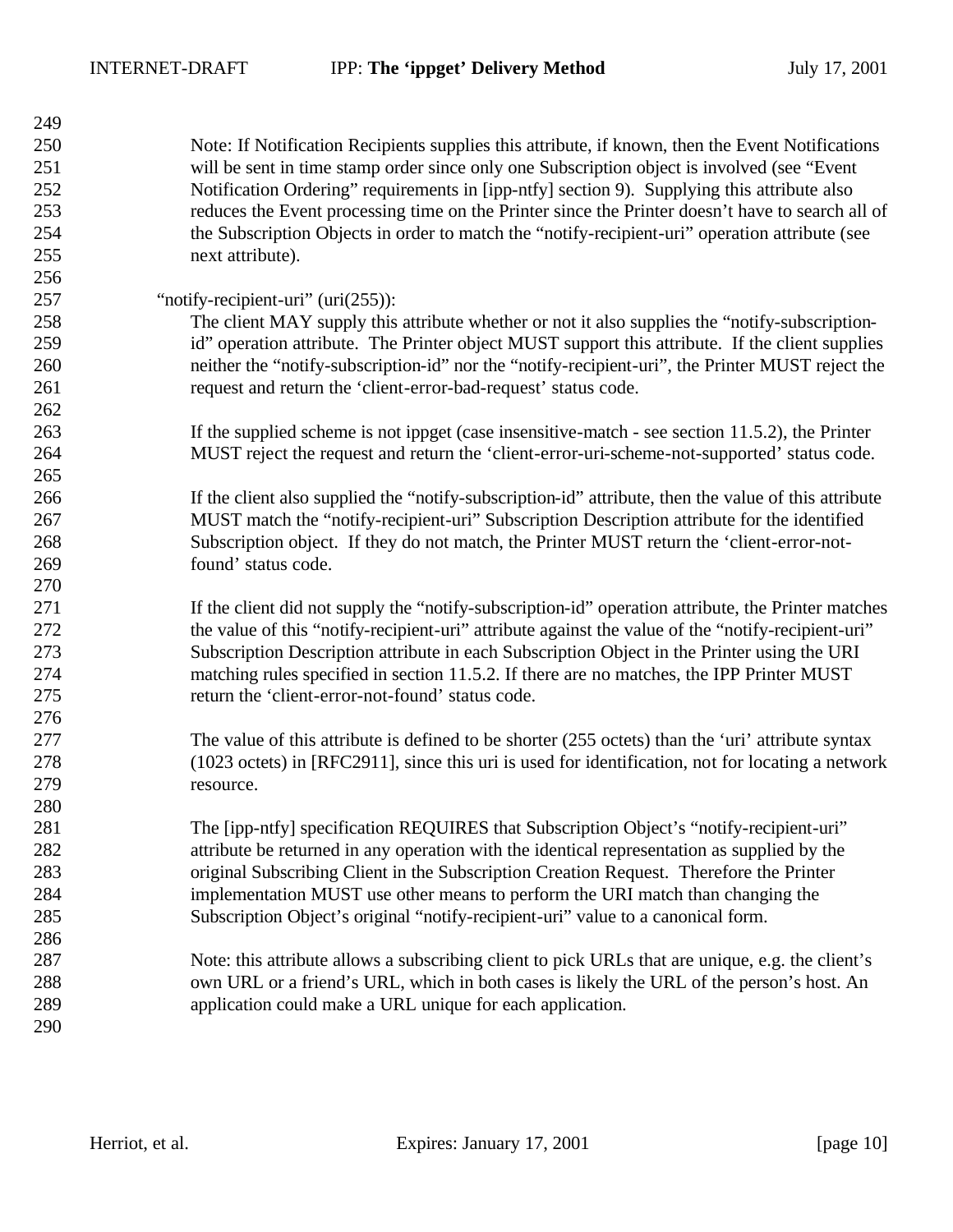| 291 | "notify-wait" (boolean):                                                                          |
|-----|---------------------------------------------------------------------------------------------------|
| 292 | The client MAY supply this attribute. The Printer object MUST support both values of this         |
| 293 | attribute. If the value is 'true', the client is requesting Event Wait Mode. See the beginning of |
| 294 | section 5 for the rules for Event Wait Mode.                                                      |
| 295 | 5.2 Get-Notifications Response                                                                    |
| 296 | The following groups of attributes are part of the Get-Notifications Response:                    |
| 297 | Group 1: Operation Attributes                                                                     |
| 298 | <b>Status Message:</b>                                                                            |
| 299 | In addition to the REQUIRED status code returned in every response, the response                  |
| 300 | OPTIONALLY includes a "status-message" (text(255)) and/or a "detailed-status-message"             |
| 301 | (text(MAX)) operation attribute as described in [RFC2911] sections 13 and 3.1.6.                  |
| 302 |                                                                                                   |
| 303 | The Printer can return any status codes defined in [RFC2911]. If the status code is not           |
| 304 | 'successful-xxx', the Printer MUST NOT return any Event Notification Attribute groups. The        |
| 305 | following is a description of the important status codes:                                         |
| 306 |                                                                                                   |
| 307 | successful-ok: the response contains all Event Notification associated with the specified         |
| 308 | "notify-recipient-uri". If the specified Subscription Objects have no associated Event            |
| 309 | Notification, the response MUST contain zero Event Notifications.                                 |
| 310 | client-error-not-found: The Printer has no Subscription Object's whose "notify-                   |
| 311 | recipient-uri" attribute equals the "notify-recipient-uri" Operation attribute, if supplied       |
| 312 | or whose "notify-subscription-id" attribute equals the "notify-subscription-id"                   |
| 313 | Operation attribute, if supplied.                                                                 |
| 314 | server-error-busy: The Printer is too busy to accept this operation. If the "notify-get-          |
| 315 | interval" operation attribute is present in the Operation Attributes of the response,             |
| 316 | then the Notification Recipient SHOULD wait for the number of seconds specified by                |
| 317 | the "notify-get-interval" attribute before performing this operation again. If the                |
| 318 | "notify-get-interval" Operation Attribute is not present, the Notification Recipient              |
| 319 | SHOULD use the normal network back-off algorithms for determining when to                         |
| 320 | perform this operation again.                                                                     |
| 321 | redirection-other-site: The Printer does not handle this operation and requests the               |
| 322 | Notification Recipient to perform the operation again with the uri specified by the               |
| 323 | "redirect-uri" Operation Attribute in the response.                                               |
| 324 |                                                                                                   |
| 325 | Natural Language and Character Set:                                                               |
| 326 | The "attributes-charset" and "attributes-natural-language" attributes as described in             |
| 327 | [RFC2911] section 3.1.4.2.                                                                        |
| 328 |                                                                                                   |
| 329 | The Printer MUST use the values of "notify-charset" and "notify-natural-language",                |
| 330 | respectively, from one Subscription Object associated with the Event Notifications in this        |
| 331 | response.                                                                                         |
| 332 |                                                                                                   |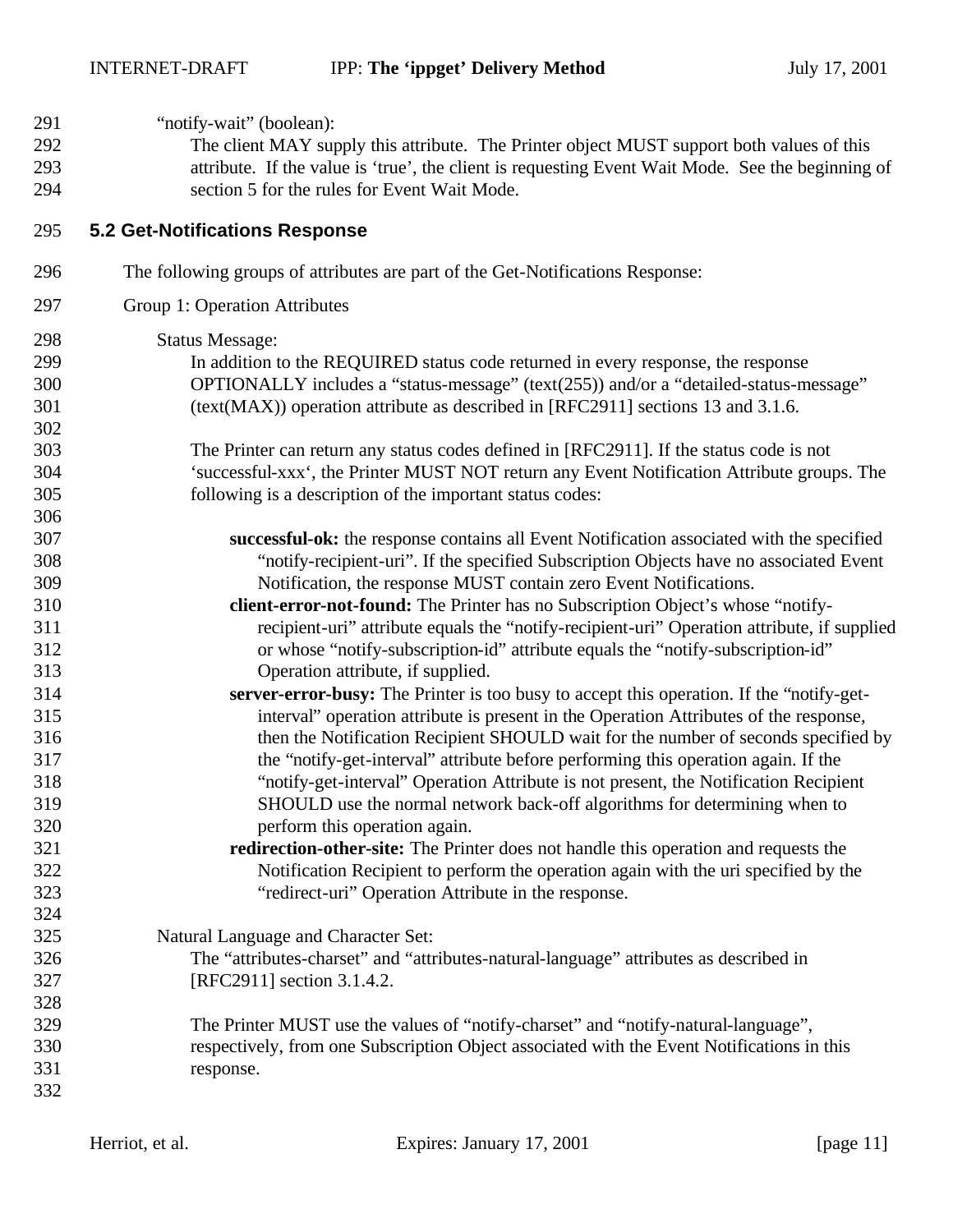| 333 | Normally, there is only one matched Subscription Object, or the value of the "notify-charset"     |
|-----|---------------------------------------------------------------------------------------------------|
| 334 | and "notify-natural-language" attributes is the same in all Subscription Objects. If not, the     |
| 335 | Printer MUST pick one Subscription Object from which to obtain the value of these attributes.     |
| 336 | The algorithm for picking the Subscription Object is implementation dependent. The choice of      |
| 337 | natural language is not critical because 'text' and 'name' values can override the "attributes-   |
| 338 | natural-language" Operation attribute. The Printer's choice of charset is critical because a bad  |
| 339 | choice may leave it unable to send some 'text' and 'name' values accurately.                      |
| 340 |                                                                                                   |
| 341 | "printer-up-time" (integer(1:MAX)):                                                               |
| 342 | The value of this attribute is the Printer's "printer-up-time" attribute at the time the Printer  |
| 343 | sends this response. Because each Event Notification also contains the value of this attribute    |
| 344 | when the event occurred, the value of this attribute lets a Notification Recipient know when      |
| 345 | each Event Notification occurred relative to the time of this response.                           |
| 346 |                                                                                                   |
| 347 |                                                                                                   |
| 348 | "redirect-uri" (uri):                                                                             |
| 349 | The value of this attribute is the uri that the Notification Recipient MUST use for a subsequent  |
| 350 | Get-Notifications operation. This attribute is returned in the Operation Attributes Group if and  |
| 351 | only if the status code has the value 'redirection-other-site'.                                   |
| 352 |                                                                                                   |
| 353 | Group 2: Unsupported Attributes                                                                   |
|     |                                                                                                   |
| 354 | See [RFC2911] section 3.1.7 for details on returning Unsupported Attributes.                      |
| 355 |                                                                                                   |
| 356 |                                                                                                   |
| 357 | Group 3 through N: Event Notification Attributes                                                  |
| 358 | The Printer responds with one Event Notification Attributes Group per matched Event               |
| 359 |                                                                                                   |
|     | Notification. The entire response is considered a single Compound Event Notification (see         |
| 360 | [ipp-ntfy]). The last Event Notification Attributes Group MAY contain a single "notify-get-       |
| 361 | interval" (see section 7.1 and 12), in which case the Printer will return no future responses.    |
| 362 | The initial matched Event Notifications are all un-expired Event Notification associated with     |
| 363 | the matched Subscription Objects and MUST follow the "Event Notification Ordering"                |
| 364 | requirements for Event Notifications within a Compound Event Notification specified in [ipp-      |
| 365 | ntfy] section 9.                                                                                  |
| 366 |                                                                                                   |
| 367 | If the Notification Recipient has selected the Event Wait Mode option to wait for additional      |
| 368 | Event Notifications (the "notify-wait" attribute was set to 'true'), the Printer sends subsequent |
| 369 | Event Notifications in the response each time it processes additional Events. Each time the       |
| 370 | Printer sends such Event Notifications, their ordering MUST follow the "Event Notification"       |
| 371 | Ordering" requirements in [ipp-ntfy] section 9.                                                   |
| 372 |                                                                                                   |
| 373 | Note: If a Notification Recipient performs two consecutive Get-Notifications operations, the      |
| 374 | time stamp of the first Event Notification in the second Get-Notifications Response may be less   |
| 375 | than the time stamp of the last Event Notification in the first Get-Notification Response. This   |
| 376 | happens because the Printer sends all unexpired Event Notification according to the ordering      |
|     |                                                                                                   |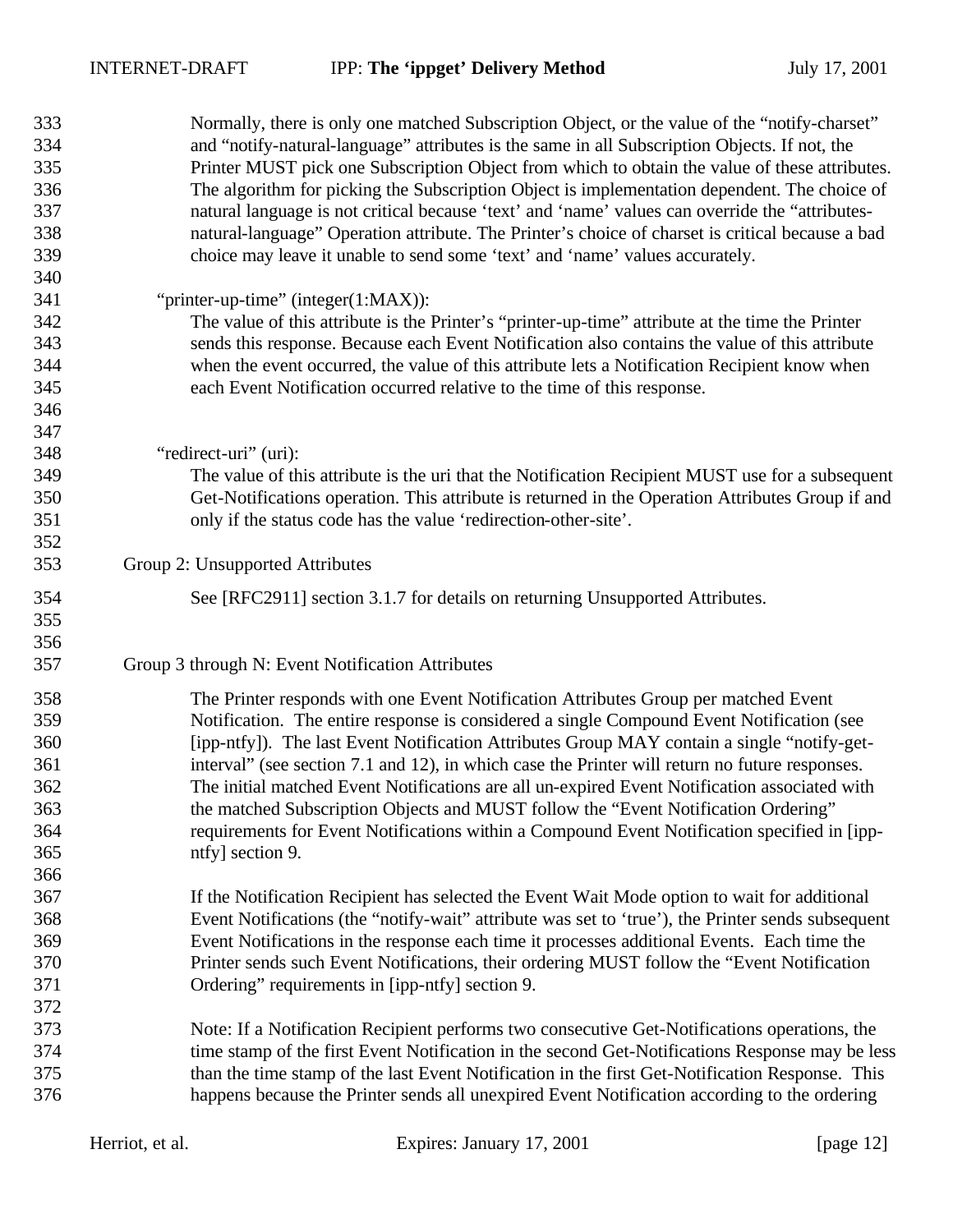| 377        | specified in [ipp-ntfy] and some Event Notifications from the first Get-Notifications operation                                                                                                                                                                                                    |
|------------|----------------------------------------------------------------------------------------------------------------------------------------------------------------------------------------------------------------------------------------------------------------------------------------------------|
| 378        | may not have expired by the time the second Get-Notifications operation occurs.                                                                                                                                                                                                                    |
| 379        |                                                                                                                                                                                                                                                                                                    |
| 380        | From the Notification Recipient's view, the response appears as an initial burst of data, which                                                                                                                                                                                                    |
| 381        | includes the Operation Attributes Group and one Event Notification Attributes Group per                                                                                                                                                                                                            |
| 382        | Event Notification that the Printer is holding. After the initial burst of data, if the Notification                                                                                                                                                                                               |
| 383        | Recipient has selected the <b>Event Wait Mode</b> option to wait for additional Event Notifications,                                                                                                                                                                                               |
| 384        | the Notification Recipient receives occasional Event Notification Attribute Groups. Proxy                                                                                                                                                                                                          |
| 385        | servers may delay some Event Notifications or cause time-outs to occur. The client MUST be                                                                                                                                                                                                         |
| 386        | prepared to perform the Get-Notifications operation again when time-outs occur.                                                                                                                                                                                                                    |
| 387        |                                                                                                                                                                                                                                                                                                    |
| 388        | Each attribute is encoded using the IPP rules for encoding attributes [RFC2910] and MAY be                                                                                                                                                                                                         |
| 389        | encoded in any order. Note: the Get-Jobs response in [RFC2911] acts as a model for encoding                                                                                                                                                                                                        |
| 390        | multiple groups of attributes. See section 12 for the encoding and transport rules.                                                                                                                                                                                                                |
| 391        |                                                                                                                                                                                                                                                                                                    |
| 392        | Each Event Notification Group MUST contain all of attributes specified in section 9.1                                                                                                                                                                                                              |
| 393        | ("Content of Machine Consumable Event Notifications") of [ipp-ntfy] with exceptions denoted                                                                                                                                                                                                        |
| 394        | by asterisks in the tables below.                                                                                                                                                                                                                                                                  |
| 395        |                                                                                                                                                                                                                                                                                                    |
| 396        | The tables below are copies of the tables in section 9.1 ("Content of Machine Consumable"                                                                                                                                                                                                          |
| 397        | Event Notifications") of [ipp-ntfy] except that each cell in the "Sends" column is a "MUST".                                                                                                                                                                                                       |
| 398        |                                                                                                                                                                                                                                                                                                    |
| 399        | For an Event Notification for all Events, the Printer includes the attributes shown in Table 2.                                                                                                                                                                                                    |
| $\sqrt{2}$ | $\mathbf{A}$ and a set of $\mathbf{A}$ and $\mathbf{A}$ and $\mathbf{A}$ and $\mathbf{A}$ and $\mathbf{A}$ and $\mathbf{A}$ and $\mathbf{A}$ and $\mathbf{A}$ and $\mathbf{A}$ and $\mathbf{A}$ and $\mathbf{A}$ and $\mathbf{A}$ and $\mathbf{A}$ and $\mathbf{A}$ and $\mathbf{A}$ and $\mathbf$ |

| Source Value                                      | Sends             | Source Object             |
|---------------------------------------------------|-------------------|---------------------------|
|                                                   |                   |                           |
| notify-subscription-id (integer(1:MAX))           | <b>MUST</b>       | Subscription              |
| notify-printer-uri (uri)                          | <b>MUST</b>       | Subscription              |
| notify-subscribed-event (type2 keyword)           | <b>MUST</b>       | <b>Event Notification</b> |
| printer-up-time (integer(1:MAX))                  | <b>MUST</b>       | Printer                   |
| printer-current-time (dateTime)                   | MUST <sup>*</sup> | Printer                   |
| notify-sequence-number (integer (0:MAX))          | <b>MUST</b>       | Subscription              |
| notify-charset (charset)                          | <b>MUST</b>       | Subscription              |
| notify-natural-language (naturalLanguage)         | <b>MUST</b>       | Subscription              |
| notify-user-data (octetString(63))                | MUST **           | Subscription              |
| notify-text (text)                                | <b>MUST</b>       | <b>Event Notification</b> |
| attributes from the "notify-attributes" attribute | $MUST$ ***        | Printer                   |
| attributes from the "notify-attributes" attribute | $MUST$ ***        | Job                       |
| attributes from the "notify-attributes" attribute | $MUST$ ***        | Subscription              |

#### **Table 2 – Attributes in Event Notification Content**

 \* The Printer MUST send the "printer-current-time" attribute if and only if it supports the "printer-current-time" attribute on the Printer object.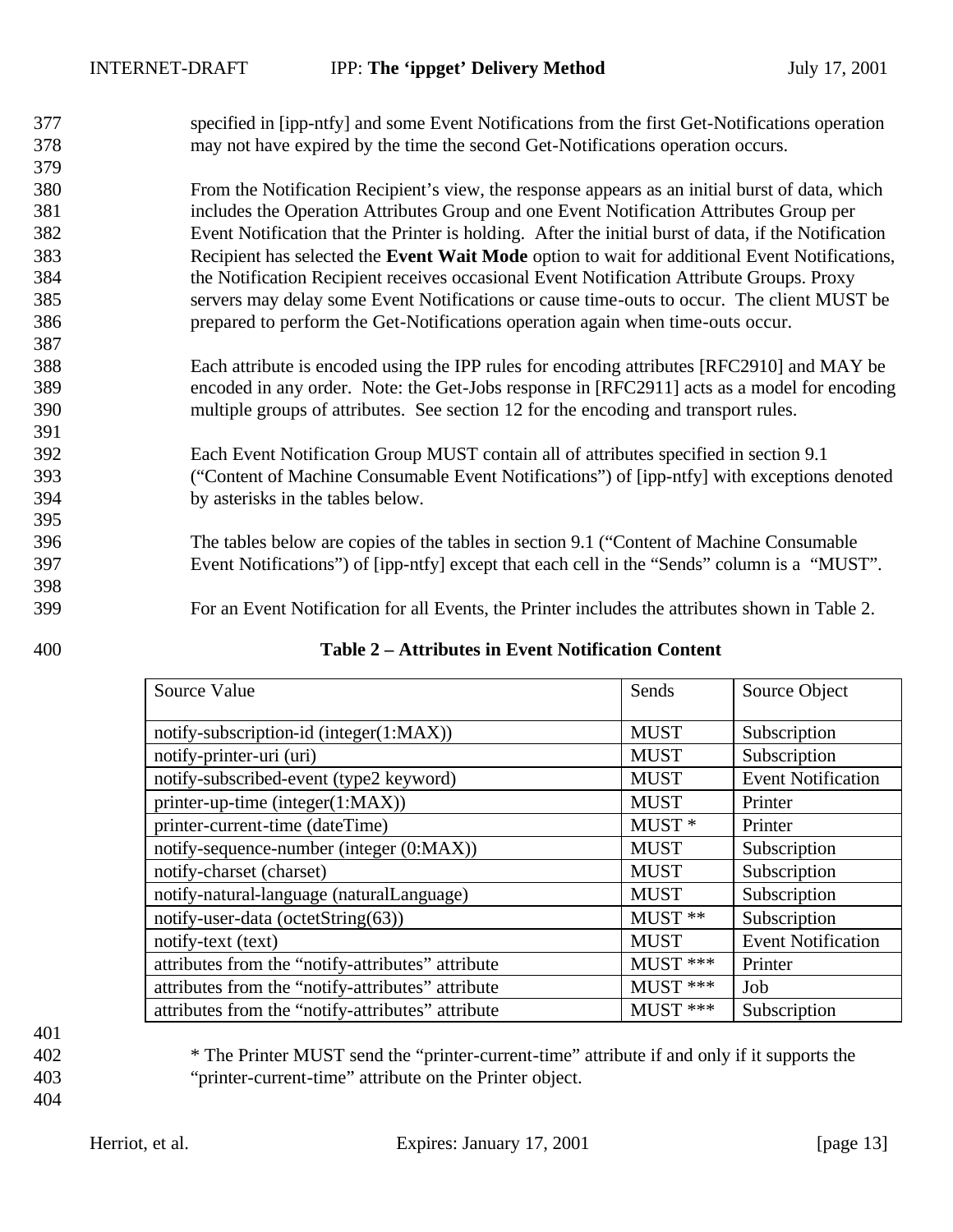405 \*\* If the associated Subscription Object does not contain a "notify-user-data" attribute, the 406 Printer MUST send an octet-string of length 0.

408 \*\*\* If the "notify-attributes" attribute is present on the Subscription Object, the Printer MUST 409 send all attributes specified by the "notify-attributes" attribute. Note: if the Printer doesn't 410 support the "notify-attributes" attribute, it is not present on the associated Subscription Object.

412 For Event Notifications for Job Events, the Printer includes the additional attributes shown in 413 Table 3.

407

411

#### 414 **Table 3 – Additional Attributes in Event Notification Content for Job Events**

| Source Value                               | Sends       | Source Object |
|--------------------------------------------|-------------|---------------|
| job-id (integer $(1:MAX)$ )                | <b>MUST</b> | Job           |
| job-state (type1 enum)                     | <b>MUST</b> | Job           |
| job-state-reasons (1setOf type2 keyword)   | <b>MUST</b> | Job           |
| job-impressions-completed (integer(0:MAX)) | $MUST*$     | Job           |

# 415

- 416 \* The Printer MUST send the "job-impressions-completed" attribute in an Event Notification
- 417 only for the combinations of Events and Subscribed Events shown in Table 4.

#### 418

#### 419 **Table 4 – Combinations of Events and Subscribed Events for "job-impressions-completed"**

| <b>Job Event</b> | Subscribed Job Event |
|------------------|----------------------|
| 'iob-progress'   | 'iob-progress'       |
| 'iob-completed'  | 'iob-completed'      |
| 'iob-completed'  | 'job-state-changed'  |

421

422 For Event Notification for Printer Events, the Printer includes the additional attributes shown 423 in Table 5.

#### 424 **Table 5 – Additional Attributes in Event Notification Content for Printer Events**

| Source Value                                 | Sends       | Source Object |
|----------------------------------------------|-------------|---------------|
| printer-state (type1 enum)                   | <b>MUST</b> | Printer       |
| printer-state-reasons (1setOf type2 keyword) | <b>MUST</b> | Printer       |
| printer-is-accepting-jobs (boolean)          | <b>MUST</b> | Printer       |

## 425 **6 Subscription Template Attributes**

426 This section defines the Subscription object conformance requirements for Printers.

<sup>420</sup>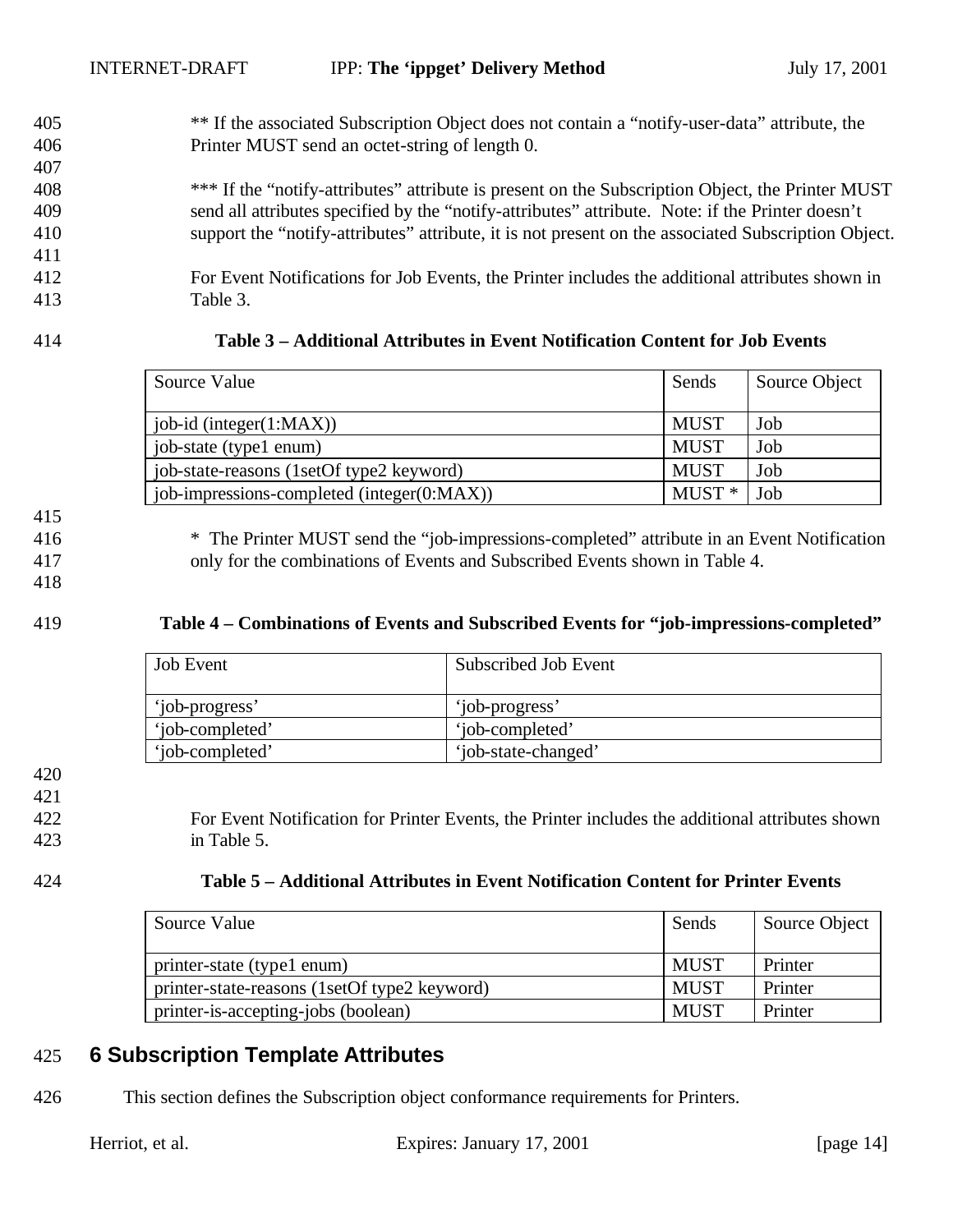#### **6.1 Subscription Template Attribute Conformance**

 The 'ippget' Delivery Method has the same conformance requirements for Subscription Template attributes as defined in [ipp-ntfy]. The 'ippget' Delivery Method does not define any addition Subscription Template attributes.

#### **6.2 Additional Information about Subscription Template Attributes**

This section defines additional information about Subscription Template attributes defined in [ipp-ntfy].

#### **6.2.1 notify-recipient-uri (uri)**

- This section describes the syntax of the value of this attribute for the 'ippget' Delivery Method. The
- syntax for values of this attribute for other Delivery Method is defined in other Delivery Method Documents.
- In order to support the 'ippget' Delivery Method and Protocol, the Printer MUST support the following syntax:
- The 'ippget://' URI scheme. The remainder of the URI indicates something unique about the Notification Recipient, such as its host name or host address (and optional path) that the Printer uses to match the "notify-recipient-uri" Operation attribute supplied in the Get-Notifications request. See section 11 for a complete definition of the syntax of the IPPGET URL.

#### **6.3 Subscription Description Attribute Conformance**

 The 'ippget' Delivery Method has the same conformance requirements for Subscription Description attributes as defined in [ipp-ntfy]. The 'ippget' Delivery Method does not define any addition Subscription Description attributes.

## **7 Attributes only in Event Notifications**

 This section defines attributes that exist only in Event Notifications and do no exist in any IPP-defined objects.

### **7.1 "notify-get-interval" (integer(0:MAX))**

The Printer returns this attribute to give the client an indication of when to try another Get-Notifications

 request in the future. The value of this attribute is the number of seconds that the Notification Recipient SHOULD wait before trying the Get-Notifications operation again. This value is intended to help the

client be a good network citizen.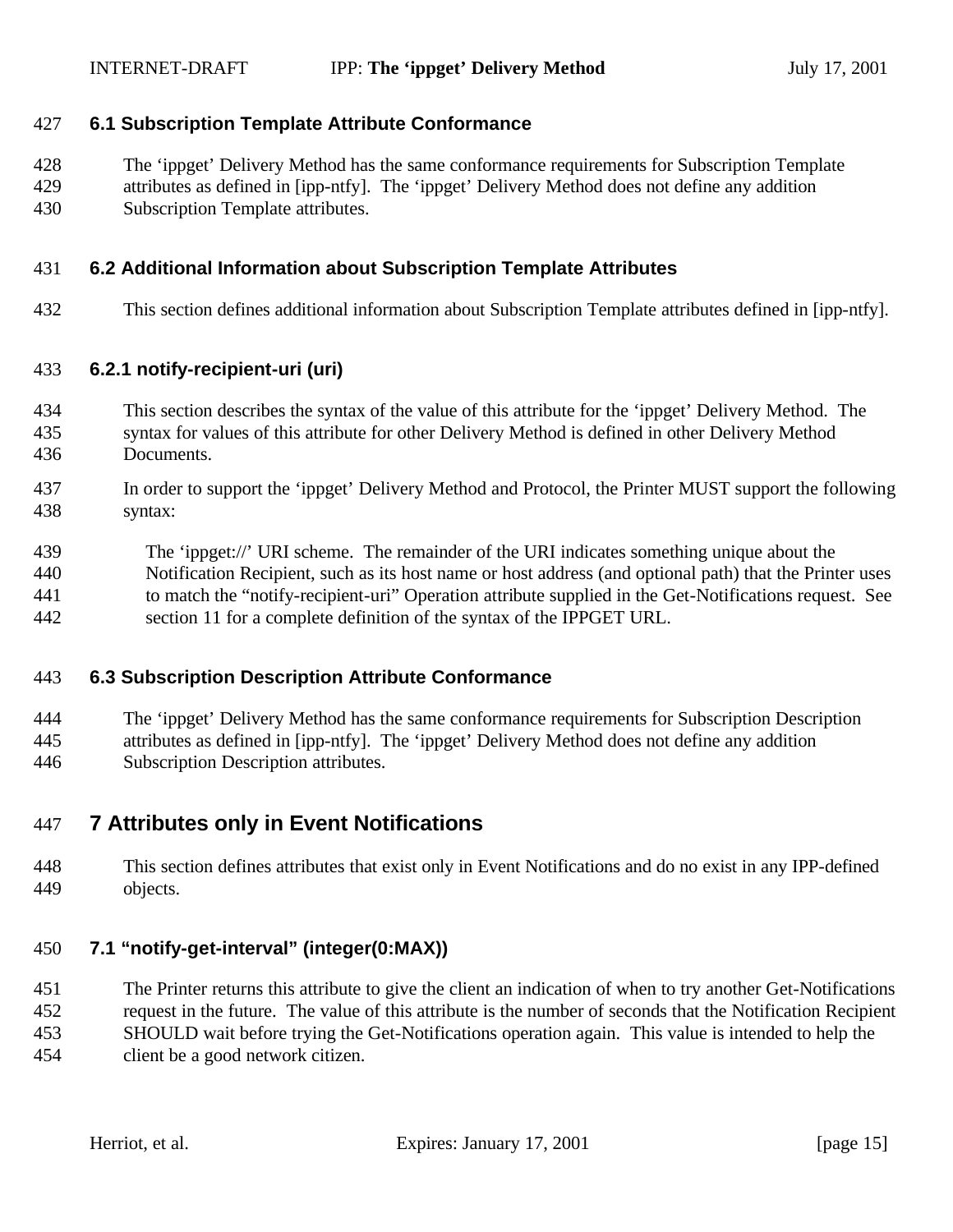- The Printer MUST return this attribute by itself in a separate Event Notification Attributes Group. The Printer MUST return this attribute if and only if:
- 1. Printer busy case: the Printer returns the 'server-error-busy' status code OR
- 2. No wait case: the Printer returns the 'successful-ok' status code and the client either (1) supplied the "notify-wait" attribute with a value of 'false' or (2) omitted the attribute entirely OR
- 3. Printer leaves Event Wait Mode: the Printer returns the 'successful-ok' status code and the client supplied the "notify-wait" attribute with the 'true value (Event Wait Mode) but the Printer wants the client to disconnect (no wait), instead of staying connected. The client MUST accept this response and MUST disconnect. If the client does not disconnect, the Printer SHOULD do so. The Printer returns this attribute for this case only if the implementation does not want to keep the connection open at this time. If the Printer wants the client to keep the connection open and remain in Event Wait Mode, then the Printer MUST NOT return this attribute in the response.

## **8 Additional Printer Description Attributes**

This section defines additional Printer Description attributes for use with the 'ippget' Delivery Method.

#### **8.1 ippget-event-time-to-live (integer(0:MAX))**

- This Printer Description attribute specifies the number of seconds that a Printer keeps an Event Notification that is associated with the 'ippget' Delivery Method.
- The Printer MUST support this attribute if it supports the 'ippget' Delivery Method.
- The value of this attribute is the minimum number of seconds that MUST elapse between the time the Printer creates an Event Notification object for the 'ippget' Delivery Method and the time the Printer discards the same Event Notification.
- For example, assume the following:
- 1. a client performs a Job Creation operation that creates a Subscription Object associated with this Delivery Method, AND
- 2. an Event associated with the new Job occurs immediately after the Subscription Object is created, AND
- 3. the same client or some other client performs a Get-Notifications operation N seconds after the Job Creation operation.
- Then, if N is less than the value of this attribute, the client(s) performing the Get-Notifications operations can expect not to miss any Event-Notifications, barring some unforeseen lack of memory space in the Printer.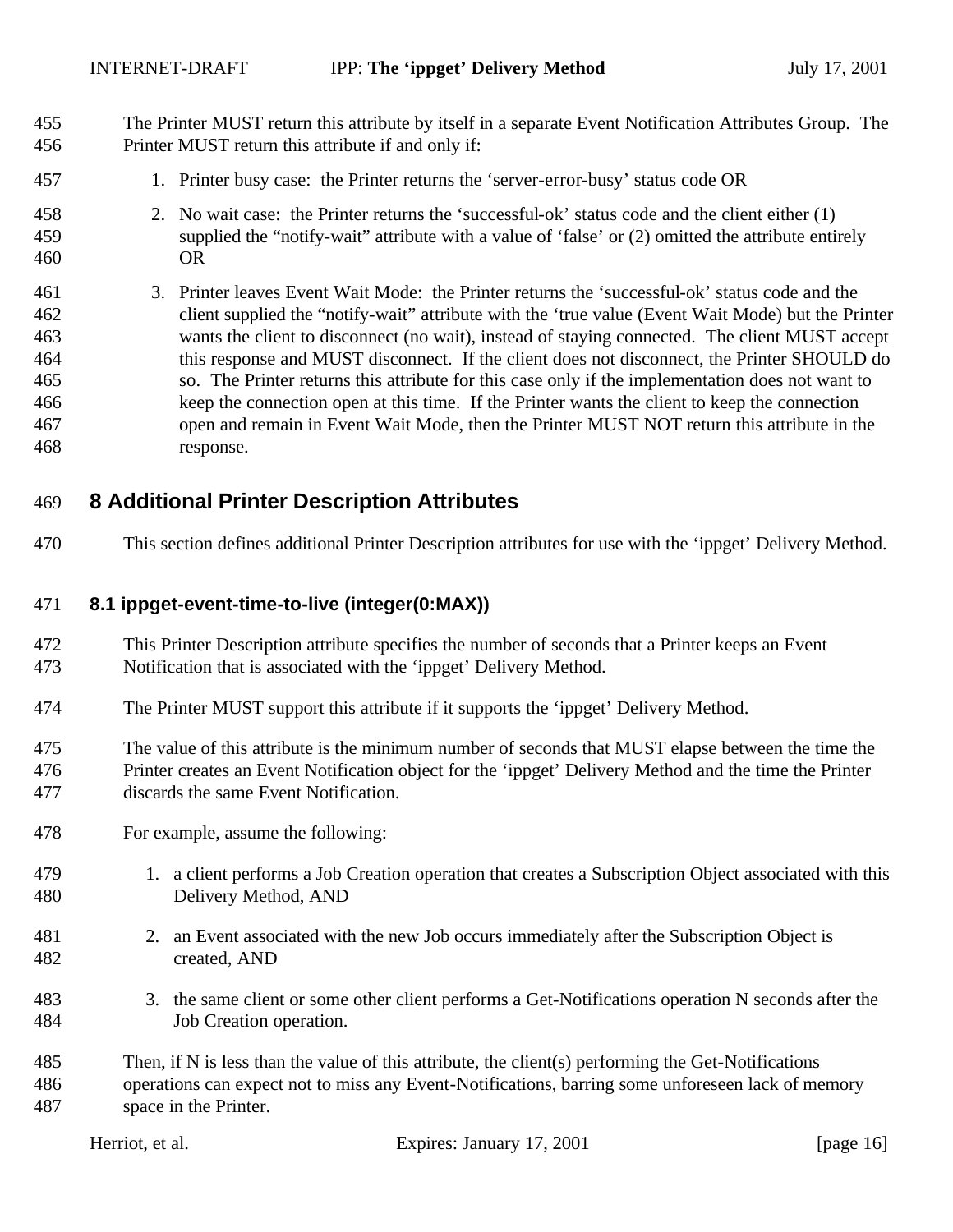The value of this attribute also specifies the minimum number of seconds that the Printer, if supporting the ippget Delivery Method, MUST keep 'completed', 'canceled', or 'aborted' Job objects in the Job Retention and/or Job History phases. See [RFC2911] section 4.3.7.1 and the discussion in [ipp-ntfy] 'job-completed' event) that explains that a Notification Recipients can query the Job after receiving a 'job-completed' Event Notification in order to find out other information about the job that is completing. However, this attribute has no effect on the Cancel-Subscription operation which deletes the object immediately, whether or not it contain the ippget scheme. Immediately thereafter,

 subsequent Get-Notifications Responses MUST NOT contain Event Notifications associated with the cancelled Subscription object.

# **9 New Values for Existing Printer Description Attributes**

This section defines additional values for existing Printer Description attributes define in [ipp-ntfy].

#### **9.1 notify-schemes-supported (1setOf uriScheme)**

- The following value for the "notify-schemes-supported" attribute is added in order to support the new Delivery Method defined in this document:
- 'ippget' The IPP Notification Delivery Method defined in this document.

#### **9.2 operations-supported (1setOf type2 enum)**

- Table 6 lists the "operation-id" value defined in order to support the new Get-Notifications operation defined in this document.
- 

#### **Table 6 – Operation-id assignments**

| Value  | <b>Operation Name</b> |
|--------|-----------------------|
| 0x001C | Get-Notifications     |

## **10 New Status Codes**

 The following status codes are defined as extensions for this Delivery Method and are returned as the status code of the Get-Notifications operation.

### **10.1 redirection-other-site (0x0300)**

- This status code means that the Printer doesn't perform that Get-Notifications operation and that the
- "redirect-uri" Operation Attribute in the response contains the uri that the Notification Recipient MUST use for performing the Get-Notifications operation.

| Herriot, et al. | Expires: January 17, 2001 | [page $17$ ] |  |
|-----------------|---------------------------|--------------|--|
|                 |                           |              |  |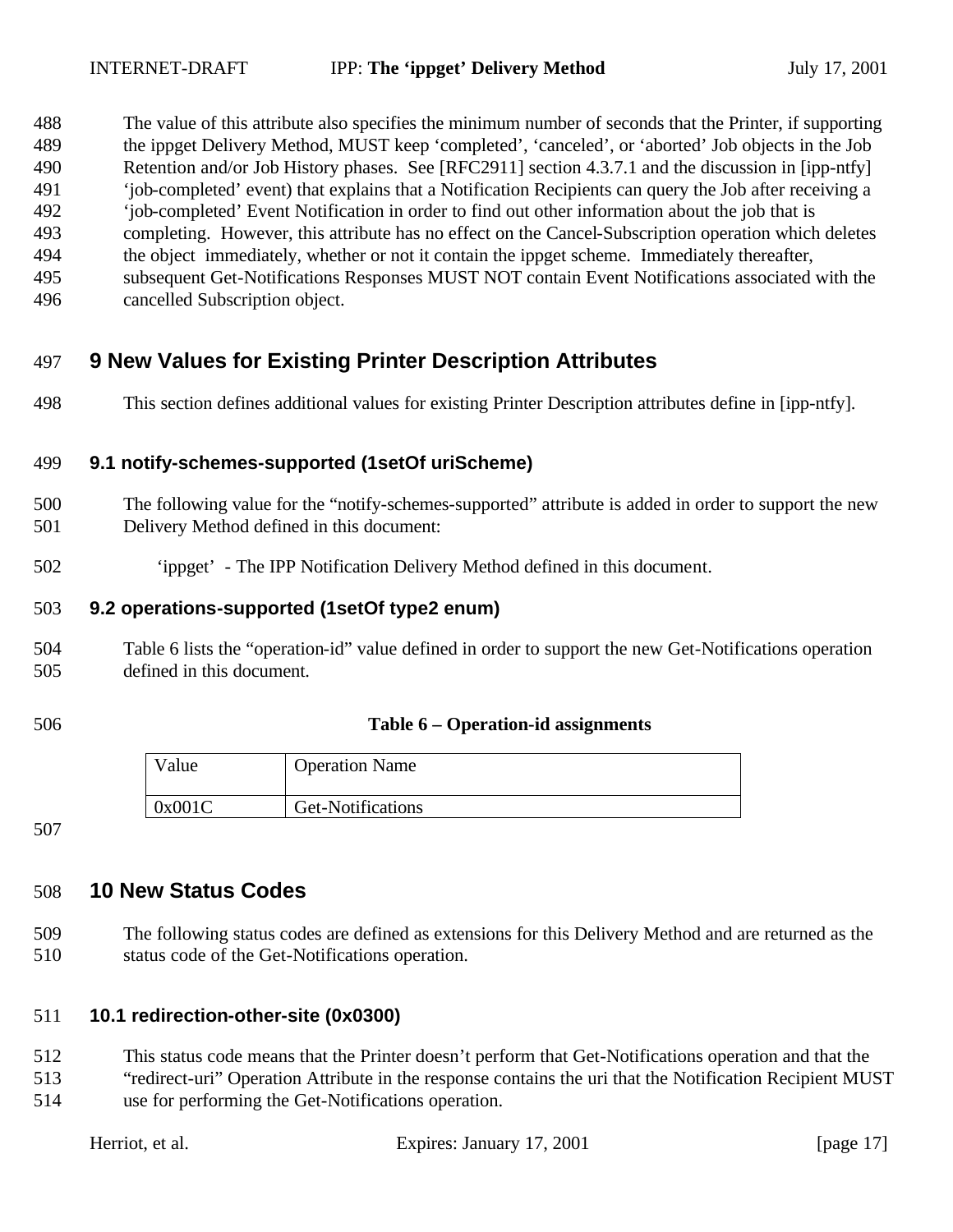## **11 The IPPGET URL Scheme**

This section defines the 'ippget' URL and the conformance requirements for using it.

#### **11.1 The IPPGET URL Scheme Applicability and Intended Usage**

- This section is intended for use in registering the 'ippget' URL scheme with IANA and fully conforms
- to the requirements in [RFC2717]. This document defines the 'ippget'" URL (Uniform Resource Locator) scheme for specifying a unique identifier for an IPP Client which implements the IPP Get-
- Notifications operation specified in this document (see section 5).
- The intended usage of the 'ippget' URL scheme is COMMON.

### **11.2 The IPPGET URL Scheme Associated Port**

- None.
- An 'ippget' URL behaves as a unique identifier for IPP Clients and is NOT used to initiate any over-the-wire protocol associations.
- See: IANA Port Numbers Registry [IANA-PORTREG].

### **11.3 The IPPGET URL Scheme Associated MIME Type**

- All IPP Get-Notifications operations (requests and responses) MUST be conveyed in an
- 'application/ipp' MIME media type as registered in [IANA-MIMEREG]. An 'ippget' URL MUST
- uniquely identify an IPP Client that support this 'application/ipp' MIME media type.
- See: IANA MIME Media Types Registry [IANA-MIMEREG].

### **11.4 The IPPGET URL Scheme Character Encoding**

 The 'ippget' URL scheme defined in this document is based on the ABNF for the URI Generic Syntax [RFC2396] and further updated by [RFC2732] and [RFC2373] (for IPv6 addresses in URLs). The 'ippget' URL scheme is case-insensitive in the scheme and 'authority' part; however, the 'abs\_path' part is case-sensitive, as in [RFC2396]. Code points outside [US-ASCII] MUST be hex escaped by the mechanism specified in [RFC2396].

### **11.5 The IPPGET URL Scheme Syntax in ABNF**

 This document is intended for use in registering the 'ippget' URL scheme with IANA and fully conforms to the requirements in [RFC2717]. This document defines the 'ippget' URL (Uniform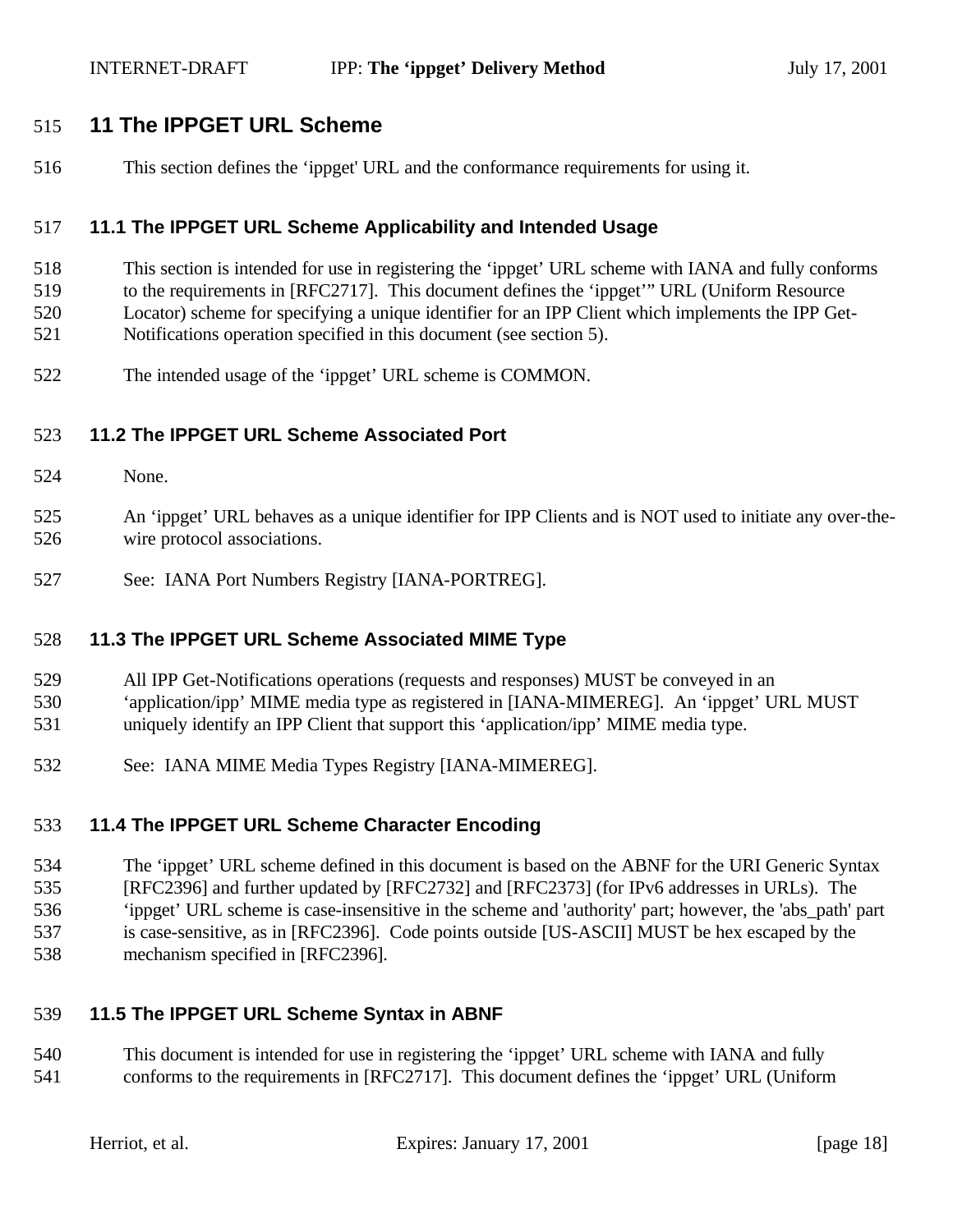- Resource Locator) scheme for specifying a unique identifier for an IPP Client which implements IPP 'Get-Notifications' operation specified in this document.
- The intended usage of the 'ippget' URL scheme is COMMON.

The IPP protocol places a limit of 1023 octets (NOT characters) on the length of a URI (see section

 4.1.5 'uri' in [RFC2911]). An IPP Printer MUST return the 'client-error-request-value-too-long' status code (see section 13.1.4.10 in [RFC2911]) when a URI received in a request is too long.

 *Note: IPP Clients and IPP Printers ought to be cautious about depending on URI lengths above 255 bytes, because some older client or proxy implementations might not properly support these lengths.* 

 An 'ippget' URL MUST be represented in absolute form. Absolute URLs always begin with a scheme name followed by a colon. For definitive information on URL syntax and semantics, see "Uniform Resource Identifiers (URI): Generic Syntax and Semantics" [RFC2396]. This specification adopts the definitions of "authority", "abs\_path", "query", "reg\_name", "server", "userinfo", and "hostport" from [RFC2396], as updated by [RFC2732] and [RFC2373] (for IPv6 addresses in URLs).

The 'ippget' URL scheme syntax in ABNF is as follows:

| 557 |          | ippget_URL = "ippget:" "//" authority [ abs_path [ "?" query ]]                                    |
|-----|----------|----------------------------------------------------------------------------------------------------|
| 558 |          | $authority = server   reg_name$                                                                    |
| 559 |          | reg_name = $1*($ unreserved   escaped   " $\zeta$ "   ","                                          |
| 560 |          | $W''$ ; $W''$   $W''$   $W\textcircled{a}$ $W$   $W\textcircled{a}$ $W'$   $W = W$   $W + W$   $W$ |
| 561 | server   | $= [$ [ userinfo "@" ] hostport ]                                                                  |
| 562 |          | userinfo = $*($ unreserved   escaped                                                               |
| 563 |          |                                                                                                    |
| 564 | hostport | $=$ host $[$ ":" port $]$                                                                          |
| 565 |          | abs_path = $\sqrt{''}$ path_seqments                                                               |
| 566 |          |                                                                                                    |

 If the port is empty or not given, then no port is assumed. The semantics are that the 'ippget' URL is a unique identifier for an IPP Client that will retrieve IPP event notifications via the IPP Get-Notifications operation.

Note: The use of IP addresses in URLs SHOULD be avoided whenever possible (see [RFC1900]).

#### **11.5.1 IPPGET URL Examples**

The following are examples of valid 'ippget' URLs for IPP Clients (using DNS host names):

| 573 | ippect://abc.com                   |
|-----|------------------------------------|
| 574 | ippect://abc.com/listener          |
| 575 | ippect://bob@abc.com/listener/1232 |

Note: The use of IP addresses in URLs SHOULD be avoided whenever possible (see [RFC1900]).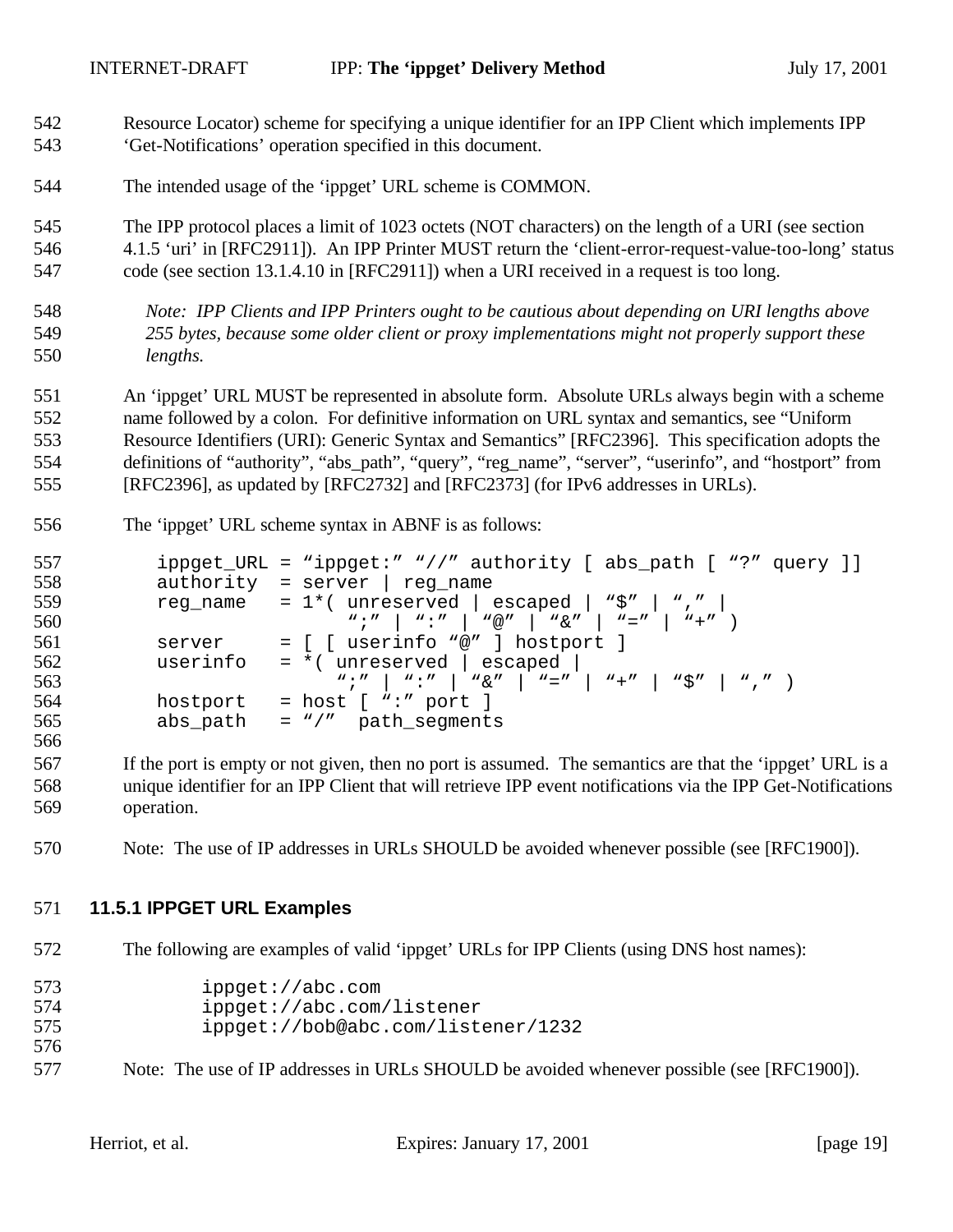The IPP Client that creates the Subscription object and the Notification Recipient have to agree on a unique IPPGET URL value in order for the Get-Notifications operations to retrieve the proper Event Notifications. Therefore, the choice of 'userinfo@hostport' versus the simpler 'hostport' production in an 'ippget' URL may be influenced by the intended usage.

 If a given IPP Client creates an IPP Subscription object for event notifications intended for retrieval by the same IPP Client, then the simple 'hostport' production may be most appropriate. In this case, the IPP Client and the Notification Recipient both know the 'hostport' of the client.

 On the other hand, if a given IPP Client creates an IPP Subscription object for event notifications intended for retrieval by a *different* IPP Client, then the 'userinfo@hostport' production (using, for example, the right-hand side of a 'mailto:' URL, see [RFC2368]) may be most appropriate. For this case, a mail address serves as the prior agreement on the IPPGET URL value between the IPP Client and the Notification Recipient.

#### **11.5.2 IPPGET URL Comparisons**

 When comparing two 'ippget' URLs to decide if they match or not, an IPP Client or IPP Printer MUST use the same rules as those defined for HTTP URI comparisons in [RFC2616].

## **12 Encoding and Transport**

 This section defines the encoding and transport considerations for this Delivery Method based on [RFC2910].

 The encoding of a Get-Notifications Response is modeled the Get-Jobs Response (see [RFC2911]). In a Get-Notifications Response, each Event Notification Attributes Group MUST start with an 'event- notification-attributes-tag' (see the section "Encodings of Additional Attribute Tags" in [ipp-ntfy]), but only the last group ends with an 'end-of-attributes-tag'. In addition, for Event Wait Mode the multi-part/related is used to separate each multiple response (in time) to a single Get-Notifications Request.

- The Printer returns Get-Notification Response as follows:
- 1. If the Notification Recipient client did not request **Event Wait Mode** ("notify-wait" = 'false' or omitted), the Printer ends the response with an 'end-of-attributes-tag' (see [RFC2911] Get-Jobs encoding) as with any operation response. The Notification Recipient is expected to close the connection.
- 2. If the Notification Recipient client requests **Event Wait Mode** ("notify-wait" = 'true') and the Printer wishes to honor the request, the Printer ends the Response without an 'end-of-attributes- tag' and MUST return the response as an application/ipp part inside a multi-part/related MIME media type. Neither the Notification Recipient nor the Printer close the connection. When one or more additional Events occur, the Printer returns each as an additional Event Notification Group using a separate application/ipp part under the multi-part/related type.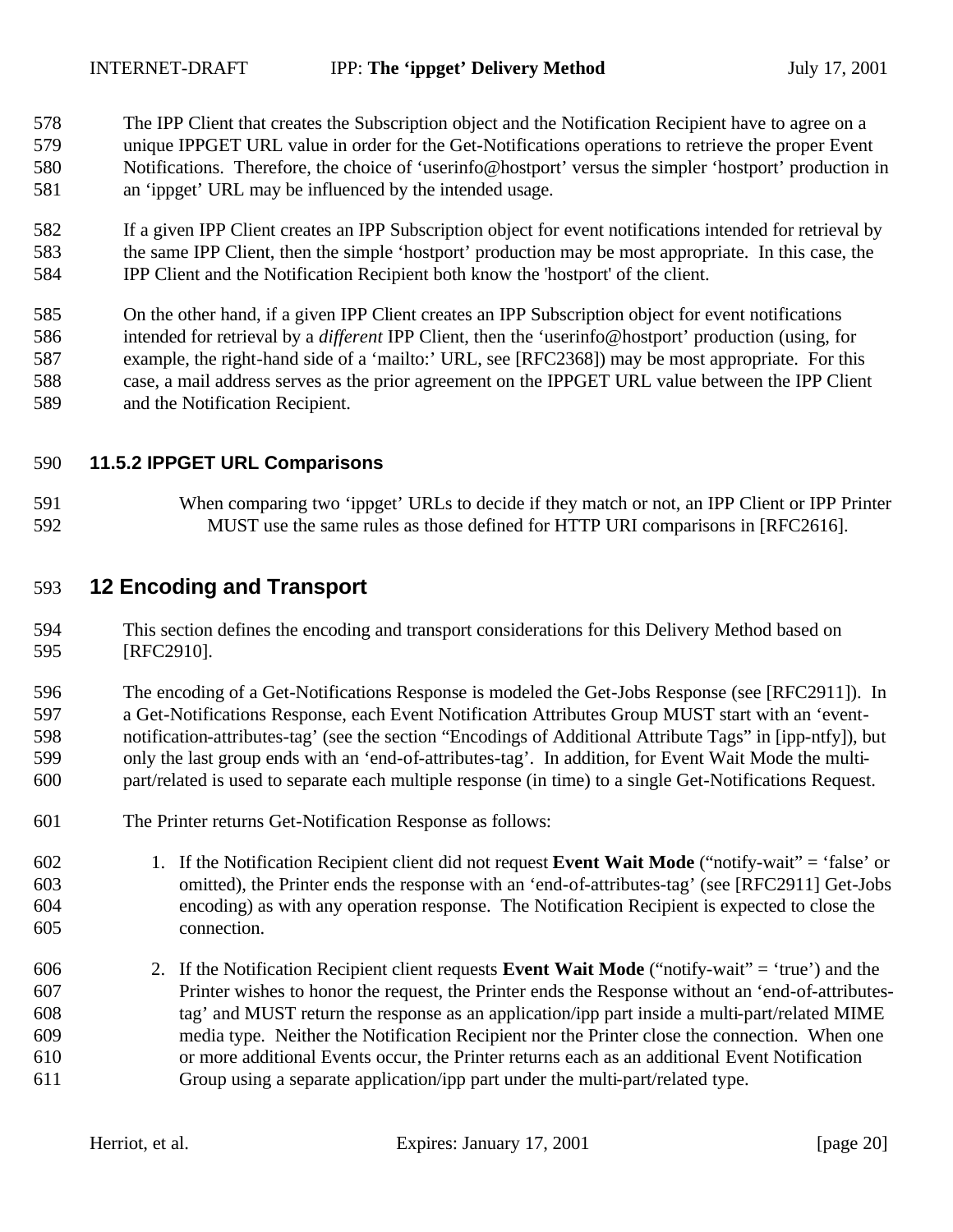| 612 | 3. If the client requested Event Wait Mode ("notify-wait" = 'true'), but the Printer does not wish    |
|-----|-------------------------------------------------------------------------------------------------------|
| 613 | to honor the request in the initial response but wants the client to disconnect, the Printer MUST     |
| 614 | return the "notify-get-interval" attribute (see section 7.1) as the last Event Notifications          |
| 615 | Attributes Group - see section 5.2), the Printer ends the Response with an 'end-of-attributes-        |
| 616 | tag'. The Printer returns the response as an application/ipp part which MAY be inside an multi-       |
| 617 | part/related type. The client MUST accept this response and MUST disconnect. If the client            |
| 618 | does not disconnect, the Printer SHOULD do so.                                                        |
| 619 | 4. If the client requested <b>Event Wait Mode</b> ("notify-wait" = 'true'), and the Printer initially |
| 620 | honored the request, but later wishes to leave Event Wait Mode, the Printer MUST return the           |
| 621 | "notify-get-interval" attribute (see section 7.1) as the last Event Notifications Attributes Group -  |
| 622 | see section 5.2), the Printer ends the Response with an 'end-of-attributes-tag'. The Printer          |
| 623 | returns the response as an application/ipp part which MUST be inside an multi-part/related type.      |
| 624 | ISSUE: Should we use application/multiplexed (draft-herriot-application-multiplexed-03.txt) which can |
| 625 | chunk mime types using content lengths, instead of multi-part/related, which uses boundary strings?   |
| 626 | Note: either the Notification Recipient or the Printer can abnormally terminate by closing the        |
| 627 | connection. However, if the Printer closes the connection too soon after returning the response, the  |
| 628 | client may not receive the response.                                                                  |
| 629 | The Printer MAY chunk the responses, but this has no significance to the IPP semantics.               |
| 630 | This notification delivery method uses the IPP transport and encoding [RFC2910] for the Get-          |
| 631 | Notifications operation with one extension allocated in [ipp-ntfy]:                                   |
| 632 | Table 7 - The "event-notification-attributes-tag" value                                               |

| Tag Value (Hex) | Meaning                             |
|-----------------|-------------------------------------|
| 0x07            | "event-notification-attributes-tag" |

#### 

## **13 Conformance Requirements**

The 'ippget' Delivery Method is RECOMMEND for Printers to support.

## **13.1 Conformance for IPP Printers**

- IPP Printers that conform to this specification:
- 1. MUST meet the conformance requirements defined in [ipp-ntfy];
- 2. MUST support the Get-Notifications operation defined in section 5;
- 3. MUST support the Subscription object attributes as defined in section 6;

Herriot, et al. Expires: January 17, 2001 [page 21]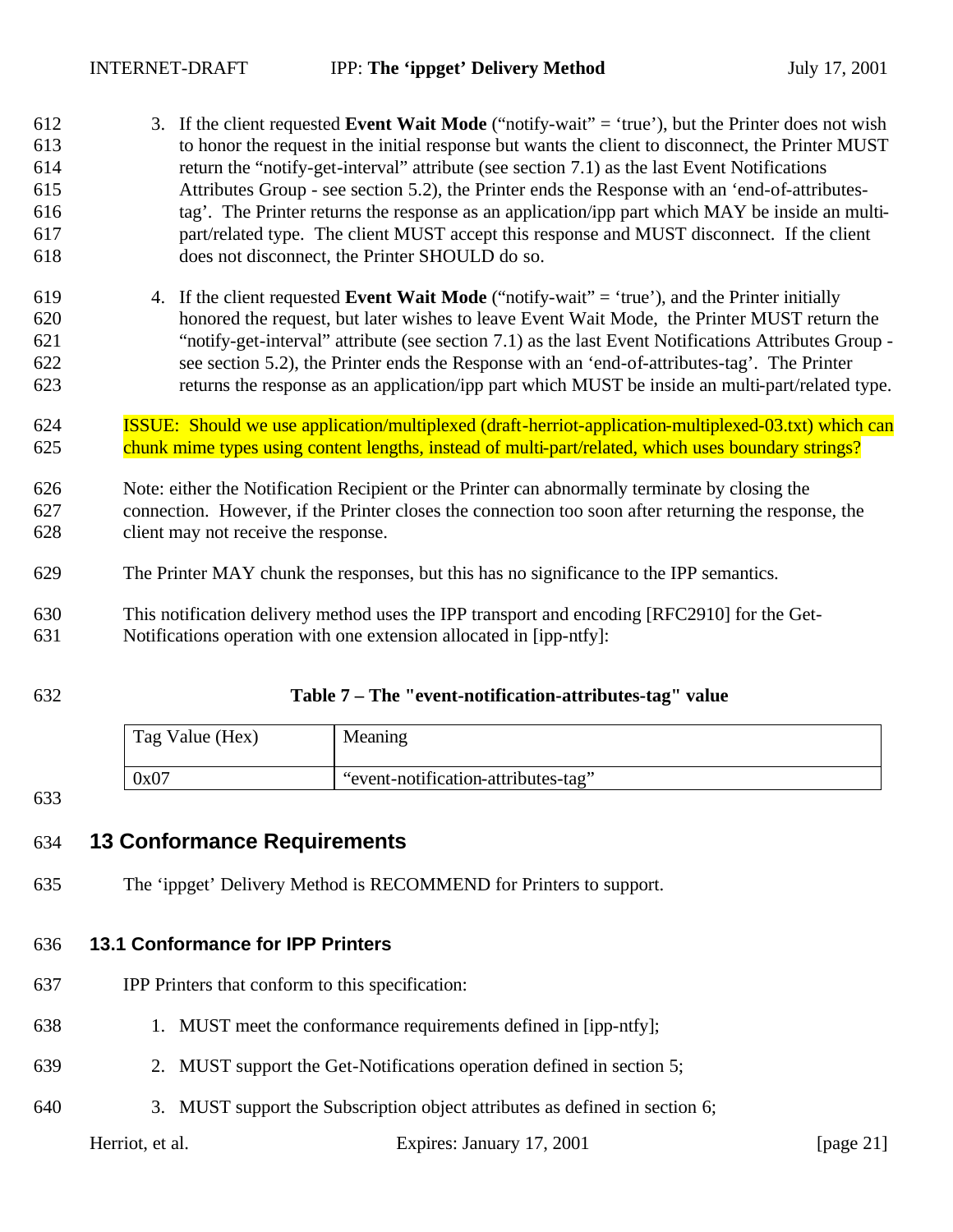| 641 |    | 4. MUST support the additional values for IPP/1.1 Printer Description attributes defined in section |
|-----|----|-----------------------------------------------------------------------------------------------------|
| 642 |    | 9;                                                                                                  |
| 643 |    | 5. MUST support the "ippget-event-time-to-live" Printer Description attribute defined in section    |
| 644 |    | 8.1;                                                                                                |
| 645 |    | 6. MUST support the "redirection-other-site" status code defined 10.1, if it redirects Get-         |
| 646 |    | Notifications operations;                                                                           |
| 647 | 7. | SHOULD reject received 'ippget' URLs in 'application/ipp' request bodies (e.g., in the "notify-     |
| 648 |    | recipient-uri" attribute in a Get-Notifications request) that do not conform to the ABNF for        |
| 649 |    | 'ippget' URLs specified in section 11.5 of this document;                                           |
| 650 |    | 8. MUST listen for the IPP Get-Notifications operation requests on IANA-assigned well-known         |
| 651 |    | port 631, unless explicitly configured by system administrators or site policies;                   |
| 652 |    | 9. SHOULD NOT listen for IPP Get-Notifications operation requests on any other port, unless         |
| 653 |    | explicitly configured by system administrators or site policies.                                    |
|     |    |                                                                                                     |
| 654 |    | <b>13.2 Conformance for IPP Clients</b>                                                             |
| 655 |    | IPP Clients that conform to this specification:                                                     |
| 656 |    | 1. MUST create unambiguously unique 'ippget' URLs in all cases;                                     |
| 657 |    | 2. MUST send 'ippget' URLs (e.g., in the "notify-recipient-uri" attribute in a Get-Notifications    |
| 658 |    | request) that conform to the ABNF specified in section 11.5 of this document;                       |
| 659 |    | 3. MUST send IPP Get-Notifications operation requests via the port specified in the associated      |
| 660 |    | 'ipp' URL (if present) or otherwise via IANA assigned well-known port 631;                          |
| 661 |    | 4. MUST convert the associated 'ipp' URLs for use in IPP Get-Notifications operation to their       |
| 662 |    | corresponding 'http' URL forms for use in the HTTP layer according to the rules in section 5        |
| 663 |    | "IPP URL Scheme" in [RFC2910].                                                                      |

 Note: The use of ambiguous 'ippget' URLs is NOT an optional feature for IPP Clients; it is a non-conformant implementation error.

## **14 IANA Considerations**

 IANA shall register the 'ippget' URL scheme as defined in section 11 according to the procedures of [RFC2717].

 The rest of this section contains the exact information for IANA to add to the IPP Registries according to the procedures defined in RFC 2911 [RFC2911] section 6.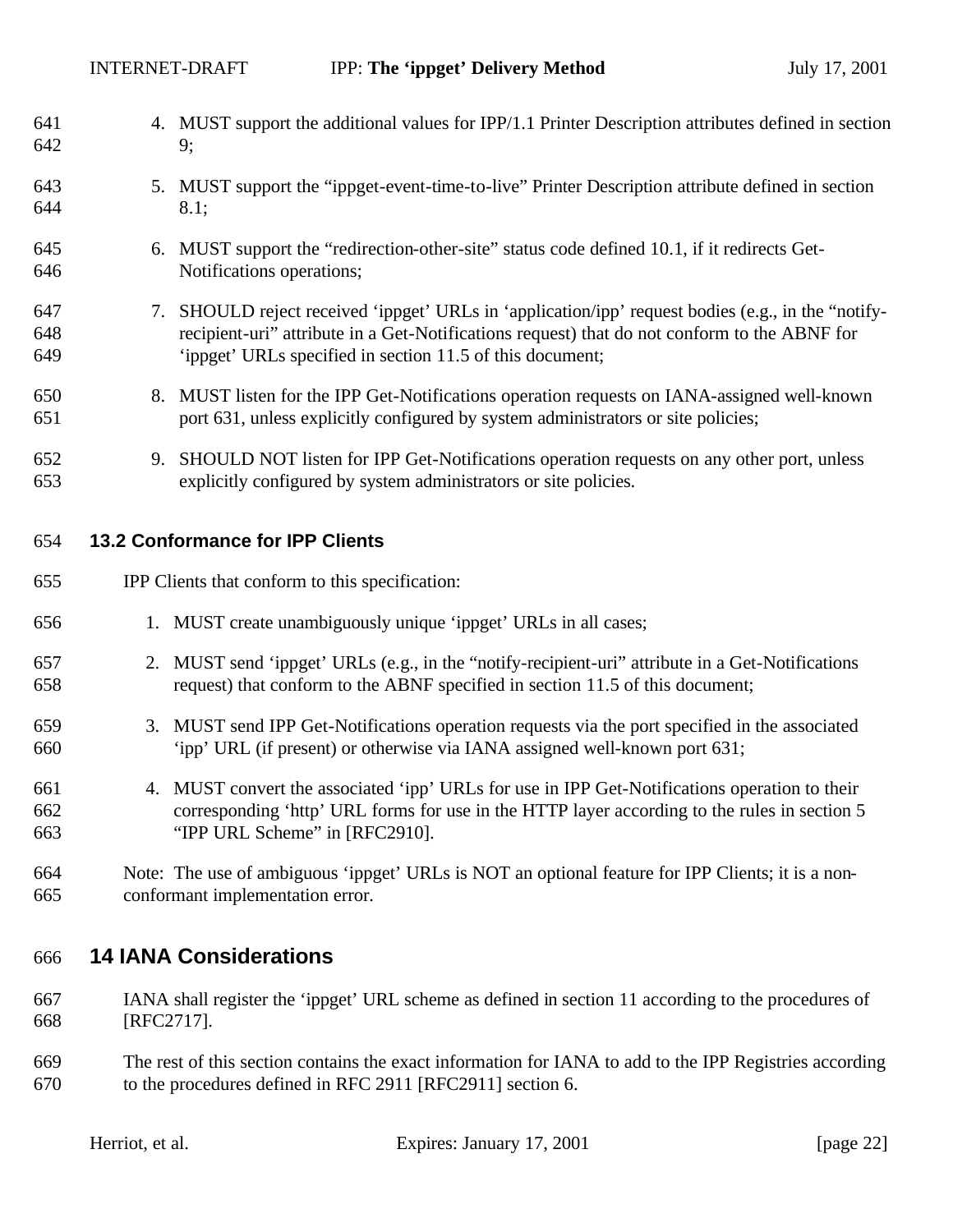*Note to RFC Editors: Replace RFC NNNN below with the RFC number for this document, so that it accurately reflects the content of the information for the IANA Registry.*

#### **14.1 Operation Registrations**

- The following table lists the operation defined in this document. This is to be registered according to the procedures in RFC 2911 [RFC2911] section 6.4.
- Operations: Ref. Section: Get-Notifications operation RFC NNNN 5 The resulting operation registration will be published in the ftp://ftp.iana.org/in-notes/iana/assignments/ipp/operations/ area.
- 

### **14.2 Additional attribute value registrations for existing attributes**

 This section lists additional attribute value registrations for use with existing attributes defined in other documents.

#### **14.2.1 Additional values for the "notify-schemes-supported" Printer attribute**

 The following table lists the uriScheme value defined in this document as an additional uriScheme value for use with the "notify-schemes-supported" Printer attribute defined in [ipp-ntfy]. This is to be registered according to the procedures in RFC 2911 [RFC2911] section 6.1.

| 690 | uriScheme Attribute Values: | Ref.     | Section: |
|-----|-----------------------------|----------|----------|
| 691 | ippget                      | RFC NNNN | 9.1      |
| 692 |                             |          |          |

- The resulting URI scheme attribute value registrations will be published in the
- ftp://ftp.iana.org/in-notes/iana/assignments/ipp/attribute-values/notify-schemes-supported/
- area.

### **14.2.2 Additional values for the "operations-supported" Printer attribute**

 The following table lists the enum attribute value defined in this document as an additional type2 enum value for use with the "operations-supported" Printer attribute defined in [RFC2911]. This is to be registered according to the procedures in RFC 2911 [RFC2911] section 6.1.

| 701 | type2 enum Attribute Values: | Value  | Ref.     | Section: |
|-----|------------------------------|--------|----------|----------|
| 702 | Get-Notifications            | 0x001C | RFC NNNN | 9.2      |
| 703 |                              |        |          |          |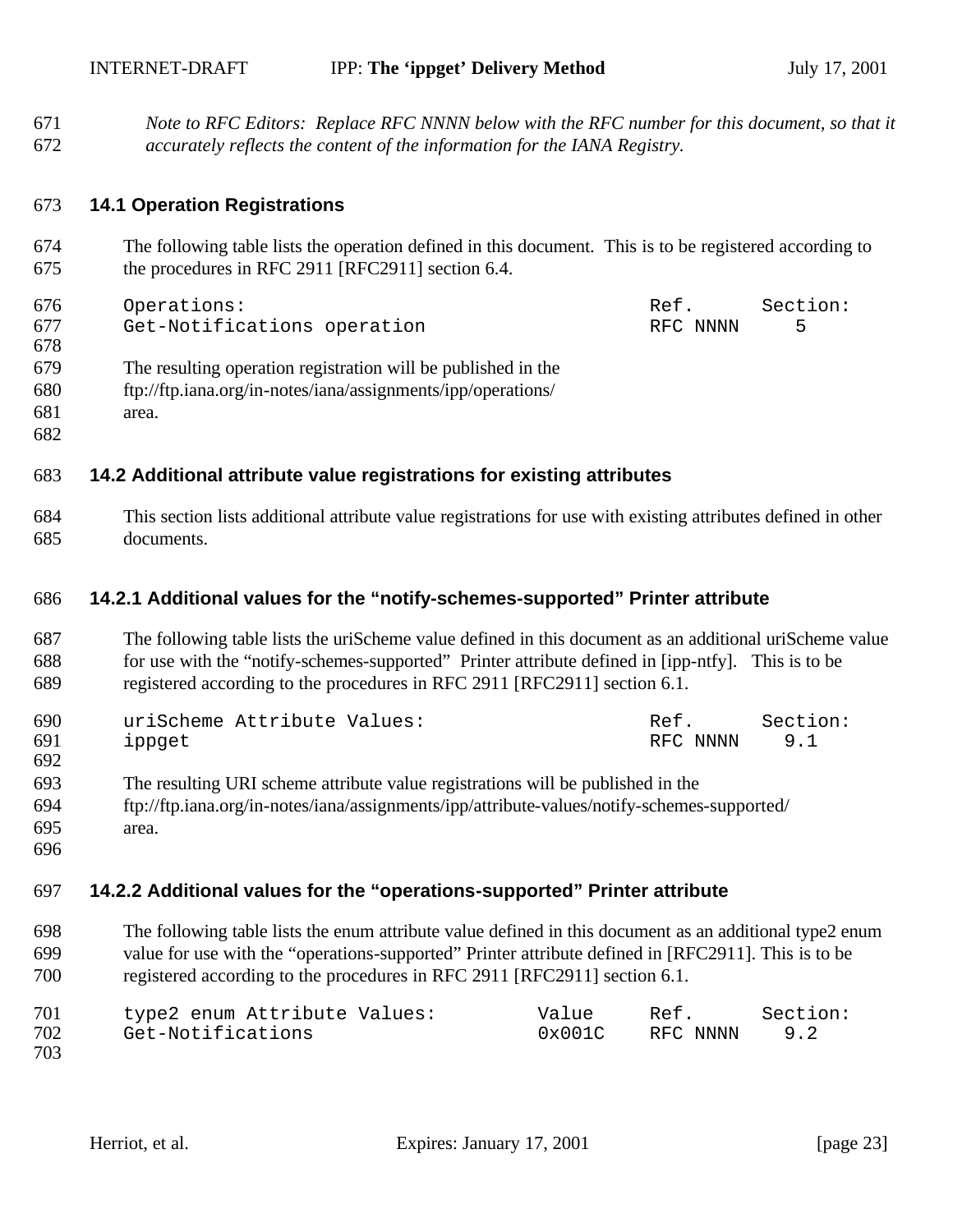INTERNET-DRAFT **IPP: The 'ippget' Delivery Method** July 17, 2001

- The resulting enum attribute value registration will be published in the
- ftp://ftp.iana.org/in-notes/iana/assignments/ipp/attribute-values/operations-supported/
- area.

## **14.3 Attribute Registrations**

 The following table lists the attribute defined in this document. This is to be registered according to the procedures in RFC 2911 [RFC2911] section 6.2.

| 711 | Printer Description attributes:            | Ref.     | Section: |
|-----|--------------------------------------------|----------|----------|
| 712 | ippget-event-time-to-live (integer(0:MAX)) | RFC NNNN | 8.1      |
| 713 |                                            |          |          |

- The resulting attribute registration will be published in the
- ftp://ftp.iana.org/in-notes/iana/assignments/ipp/attributes/
- area.
- 

## **14.4 Status code Registrations**

 The following table lists the status code defined in this document. This is to be registered according to 720 the procedures in RFC 2911 [RFC2911] section 6.6.

| 721 | Status codes:                   | Ref.     | Section: |
|-----|---------------------------------|----------|----------|
| 722 | redirection-other-site (0x0300) | RFC NNNN | 10.1     |
| 723 |                                 |          |          |

The resulting status code registration will be published in the

ftp://ftp.iana.org/in-notes/iana/assignments/ipp/status-codes/

area.

# **15 Internationalization Considerations**

- The IPP Printer MUST localize the "notify-text" attribute as specified in section 14 of [ipp-ntfy].
- In addition, when the client receives the Get-Notifications response, it is expected to localize the attributes that have the 'keyword' attribute syntax according to the charset and natural language requested in the Get-Notifications request.

# **16 Security Considerations**

 The IPP Model and Semantics document [RFC2911] discusses high-level security requirements (Client Authentication, Server Authentication and Operation Privacy). Client Authentication is the mechanism by which the client proves its identity to the server in a secure manner. Server Authentication is the mechanism by which the server proves its identity to the client in a secure manner. Operation Privacy is defined as a mechanism for protecting operations from eavesdropping.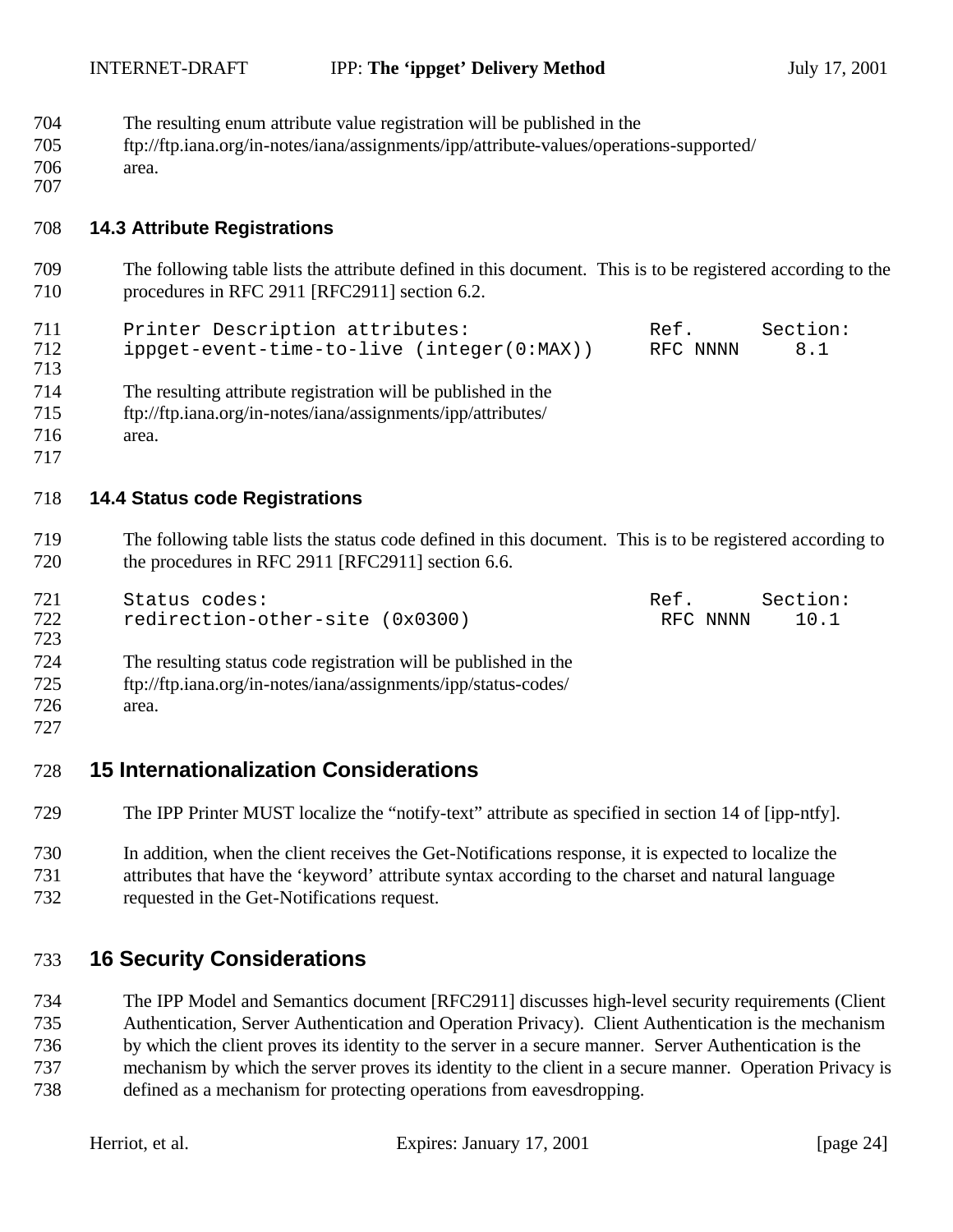- Unlike other Event Notification delivery methods in which the IPP Printer initiates the Event
- Notification, with the method defined in this document, the Notification Recipient is the client who s
- the Get-Notifications operation. Therefore, there is no chance of "spam" notifications with this method.
- Furthermore, such a client can close down the HTTP channel at any time, and so can avoid future
- unwanted Event Notifications at any time.

## **17 References**

| 745 | [ipp-iig]                                                                                                                             |
|-----|---------------------------------------------------------------------------------------------------------------------------------------|
| 746 | Hastings, T., Manros, C., Kugler, K. Holst H., Zehler, P., "Internet Printing Protocol/1.1: draft-ietf-                               |
| 747 | ipp-implementers-guide-v11-03.txt, work in progress, July 17, 2001                                                                    |
| 748 | [ipp-ntfy]                                                                                                                            |
| 749 | R. Herriot, Hastings, T., Isaacson, S., Martin, J., deBry, R., Shepherd, M., Bergman, R., "Internet                                   |
| 750 | Printing Protocol/1.1: IPP Event Notifications and Subscriptions", <draft-ietf-ipp-not-spec-07.txt>,</draft-ietf-ipp-not-spec-07.txt> |
| 751 | July 17, 2001.                                                                                                                        |
| 752 | [RFC1900]                                                                                                                             |
| 753 | B. Carpenter, Y. Rekhter. Renumbering Needs Work, RFC 1900, February 1996.                                                            |
| 754 | [RFC2026]                                                                                                                             |
| 755 | S. Bradner, "The Internet Standards Process -- Revision 3", RFC 2026, October 1996.                                                   |
| 756 | [RFC2119]                                                                                                                             |
| 757 | S. Bradner, "Key words for use in RFCs to Indicate Requirement Levels", RFC 2119, March 1997                                          |
| 758 | [RFC2368]                                                                                                                             |
| 759 | P. Hoffman, L. Masinter, J. Zawinski. The "mailto" URL Scheme, RFC 2368, July 1998.                                                   |
| 760 | [RFC2373]                                                                                                                             |
| 761 | R. Hinden, S. Deering. IP Version 6 Addressing Architecture, RFC 2373, July 1998.                                                     |
| 762 | [RFC2396]                                                                                                                             |
| 763 | Berners-Lee, T. et al. Uniform Resource Identifiers (URI): Generic Syntax, RFC 2396, August 1998                                      |
| 764 | $[RFC2565]$                                                                                                                           |
| 765 | Herriot, R., Butler, S., Moore, P., and R. Turner, "Internet Printing Protocol/1.0: Encoding and                                      |
| 766 | Transport", RFC 2565, April 1999.                                                                                                     |
| 767 | [RFC2566]                                                                                                                             |
| 768 | R. deBry, T. Hastings, R. Herriot, S. Isaacson, and P. Powell, "Internet Printing Protocol/1.0: Model                                 |
| 769 | and Semantics", RFC 2566, April 1999.                                                                                                 |
| 770 | [RFC2567]                                                                                                                             |
| 771 | Wright, D., "Design Goals for an Internet Printing Protocol", RFC 2567, April 1999.                                                   |
|     |                                                                                                                                       |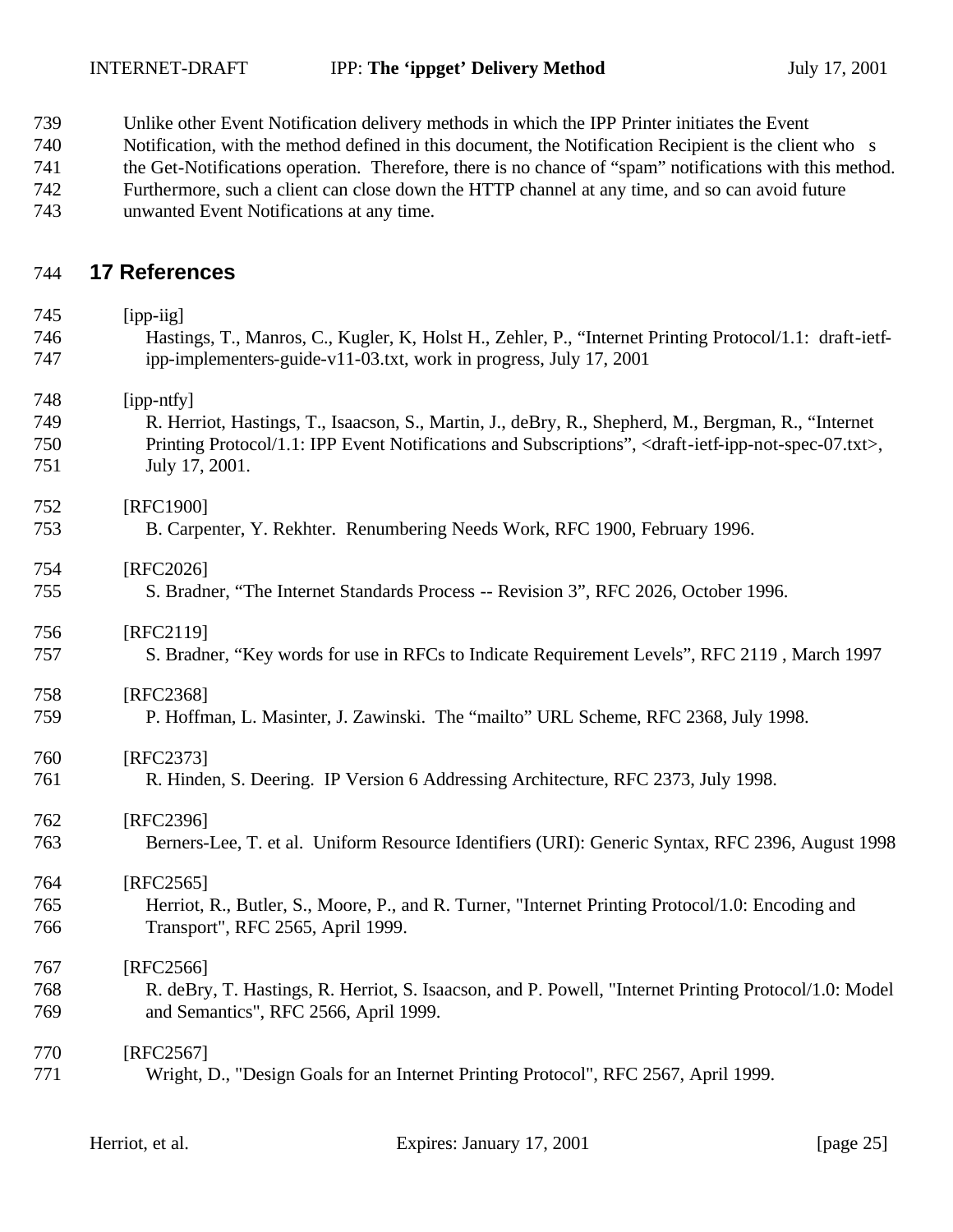| 772 | [RFC2568]                                                                                             |
|-----|-------------------------------------------------------------------------------------------------------|
| 773 | Zilles, S., "Rationale for the Structure and Model and Protocol for the Internet Printing Protocol",  |
| 774 | RFC 2568, April 1999.                                                                                 |
| 775 | [RFC2569]                                                                                             |
| 776 | Herriot, R., Hastings, T., Jacobs, N., Martin, J., "Mapping between LPD and IPP Protocols", RFC       |
| 777 | 2569, April 1999.                                                                                     |
| 778 | [RFC2616]                                                                                             |
| 779 | R. Fielding, J. Gettys, J. Mogul, H. Frystyk, L. Masinter, P. Leach, T. Berners-Lee, "Hypertext"      |
| 780 | Transfer Protocol - HTTP/1.1", RFC 2616, June 1999.                                                   |
| 781 | $[RFC2717]$                                                                                           |
| 782 | R. Petke and I. King, "Registration Procedures for URL Scheme Names", RFC 2717, November              |
| 783 | 1999.                                                                                                 |
| 784 | [RFC2732]                                                                                             |
| 785 | R. Hinden, B. Carpenter, L. Masinter. Format for Literal IPv6 Addresses in URL's, RFC 2732,           |
| 786 | December 1999.                                                                                        |
| 787 | [RFC2910]                                                                                             |
| 788 | Herriot, R., Butler, S., Moore, P., Tuner, R., "Internet Printing Protocol/1.1: Encoding and          |
| 789 | Transport", RFC 2910, September 2000.                                                                 |
| 790 | [RFC2911]                                                                                             |
| 791 | R. deBry, T. Hastings, R. Herriot, S. Isaacson, P. Powell, "Internet Printing Protocol/1.1: Model and |
|     |                                                                                                       |

Semantics", RFC 2911, September 2000.

## **18 Authors' Addresses**

- Robert Herriot
- Xerox Corp.
- 3400 Hill View Ave, Building 1
- Palo Alto, CA 94304
- Phone: 650-813-7696
- Fax: 650-813-6860
- 802 e-mail: <u>robert.herriot@pahv.xerox.com</u>
- 
- Carl Kugler
- IBM
- P.O. Box 1900
- Boulder, CO 80301-9191
-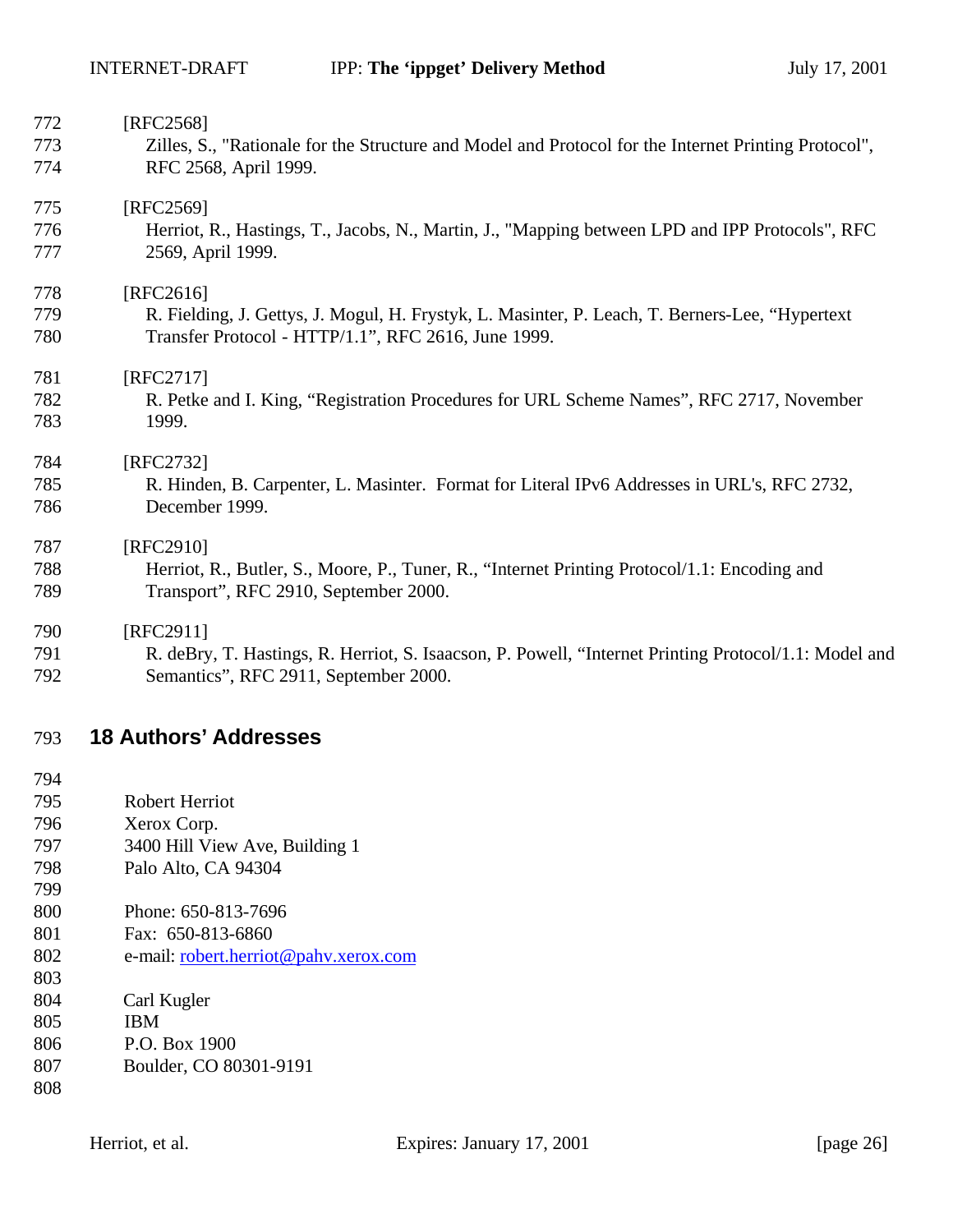| 809 | Phone:                                                                                                     |
|-----|------------------------------------------------------------------------------------------------------------|
| 810 | Fax:                                                                                                       |
| 811 | e-mail: kugler@us.ibm.com                                                                                  |
| 812 |                                                                                                            |
| 813 | Harry Lewis                                                                                                |
| 814 | <b>IBM</b>                                                                                                 |
| 815 | P.O. Box 1900                                                                                              |
| 816 | Boulder, CO 80301-9191                                                                                     |
| 817 |                                                                                                            |
| 818 | Phone: 303-924-5337                                                                                        |
| 819 | FAX:                                                                                                       |
| 820 | e-mail: harryl@us.ibm.com                                                                                  |
| 821 |                                                                                                            |
| 822 |                                                                                                            |
| 823 | IPP Web Page: http://www.pwg.org/ipp/                                                                      |
| 824 | IPP Mailing List: ipp@pwg.org                                                                              |
| 825 |                                                                                                            |
| 826 | To subscribe to the ipp mailing list, send the following email:                                            |
| 827 | 1) send it to majordomo@pwg.org                                                                            |
| 828 | 2) leave the subject line blank                                                                            |
| 829 | 3) put the following two lines in the message body:                                                        |
| 830 | subscribe ipp                                                                                              |
| 831 | end                                                                                                        |
| 832 |                                                                                                            |
| 833 | Implementers of this specification document are encouraged to join the IPP Mailing List in order to        |
| 834 | participate in any discussions of clarification issues and review of registration proposals for additional |
| 835 | attributes and values. In order to reduce spam the mailing list rejects mail from non-subscribers, so yo   |

subscribers, so you must subscribe to the mailing list in order to send a question or comment to the mailing list.

## **19 Description of Base IPP documents**

- The base set of IPP documents includes:
- 839 Design Goals for an Internet Printing Protocol [RFC2567]
- 840 Rationale for the Structure and Model and Protocol for the Internet Printing Protocol [RFC2568]
- 841 Internet Printing Protocol/1.1: Model and Semantics [RFC2911]
- Internet Printing Protocol/1.1: Encoding and Transport [RFC2910]
- Internet Printing Protocol/1.1: Implementer's Guide [ipp-iig]
- Mapping between LPD and IPP Protocols [RFC2569]
- Internet Printing Protocol (IPP): IPP Event Notifications and Subscriptions [ipp-ntfy]
- The "Design Goals for an Internet Printing Protocol" document takes a broad look at distributed
- printing functionality, and it enumerates real-life scenarios that help to clarify the features that need to
- be included in a printing protocol for the Internet. It identifies requirements for three types of users: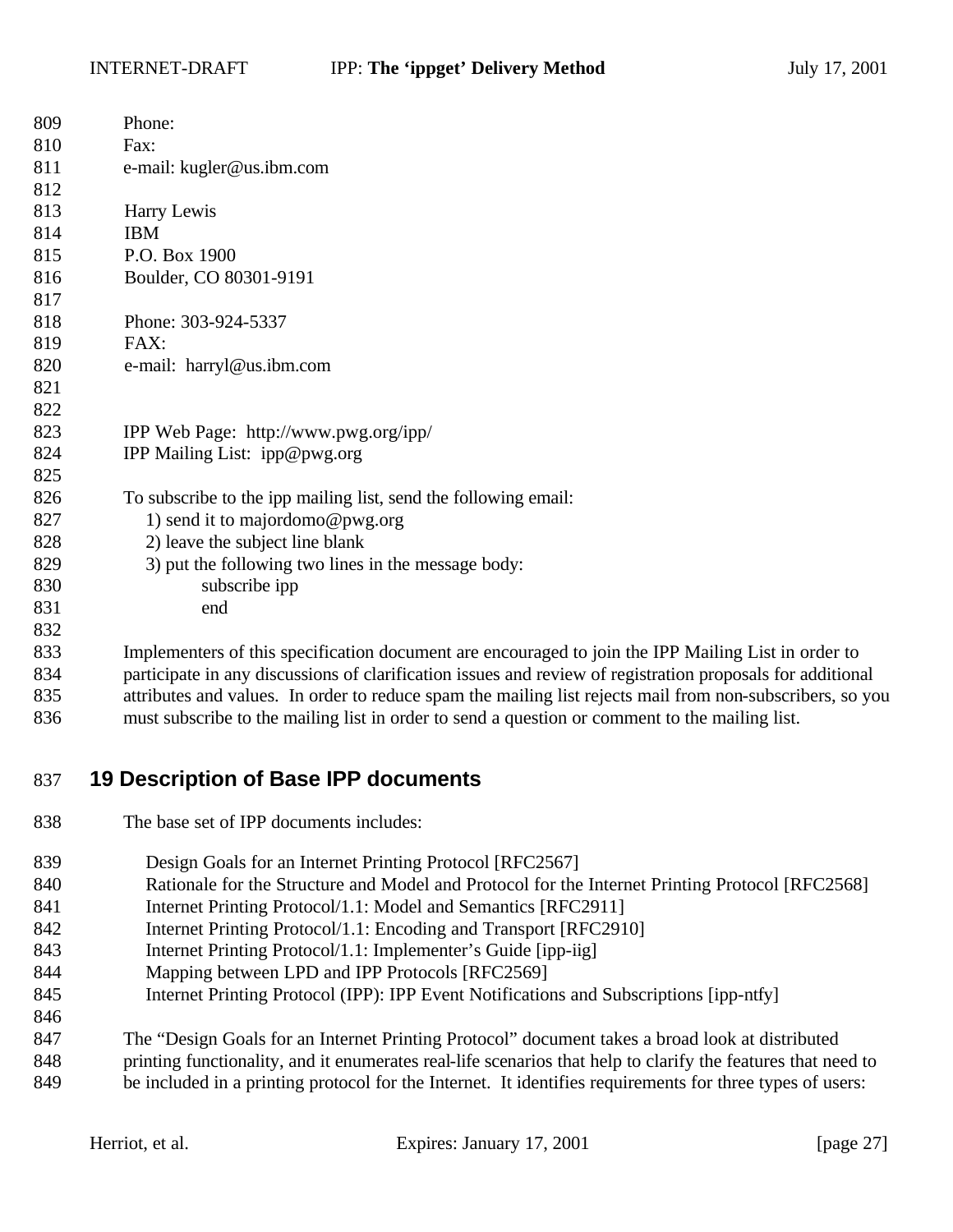- end users, operators, and administrators. It calls out a subset of end user requirements that are satisfied in IPP/1.0. A few OPTIONAL operator operations have been added to IPP/1.1.
- The "Rationale for the Structure and Model and Protocol for the Internet Printing Protocol" document describes IPP from a high level view, defines a roadmap for the various documents that form the suite of IPP specification documents, and gives background and rationale for the IETF working group's major decisions.
- The "Internet Printing Protocol/1.1: Model and Semantics" document describes a simplified model with abstract objects, their attributes, and their operations that are independent of encoding and transport. It introduces a Printer and a Job object. The Job object optionally supports multiple documents per Job. It also addresses security, internationalization, and directory issues.
- The "Internet Printing Protocol/1.1: Encoding and Transport" document is a formal mapping of the 861 abstract operations and attributes defined in the model document onto HTTP/1.1 [RFC2616]. It defines the encoding rules for a new Internet MIME media type called "application/ipp". This document also defines the rules for transporting over HTTP a message body whose Content-Type is "application/ipp". This document defines the 'ippget' scheme for identifying IPP printers and jobs.
- The "Internet Printing Protocol/1.1: Implementer's Guide" document gives insight and advice to implementers of IPP clients and IPP objects. It is intended to help them understand IPP/1.1 and some of the considerations that may assist them in the design of their client and/or IPP object implementations. For example, a typical order of processing requests is given, including error checking. Motivation for some of the specification decisions is also included.
- The "Mapping between LPD and IPP Protocols" document gives some advice to implementers of gateways between IPP and LPD (Line Printer Daemon) implementations.
- The "IPP Event Notifications and Subscriptions" document defines an extension to IPP/1.0 [RFC2566, RFC2565] and IPP/1.1 [RFC2911, RFC2910]. This extension allows a client to subscribe to printing related Events and defines the semantics for delivering asynchronous *Event Notifications* to the specified *Notification Recipient* via a specified *Delivery Method* (i.e., protocols) defined in (separate)
- Delivery Method documents.

# **20 Full Copyright Statement**

- Copyright (C) The Internet Society (2001). All Rights Reserved.
- This document and translations of it may be copied and furnished to others, and derivative works that comment on or otherwise explain it or assist in its implementation may be prepared, copied, published and distributed, in whole or in part, without restriction of any kind, provided that the above copyright notice and this paragraph are included on all such copies and derivative works. However, this
- document itself may not be modified in any way, such as by removing the copyright notice or references 884 to the Internet Society or other Internet organizations, except as needed for the purpose of developing Internet standards in which case the procedures for copyrights defined in the Internet Standards process must be followed, or as required to translate it into languages other than English.